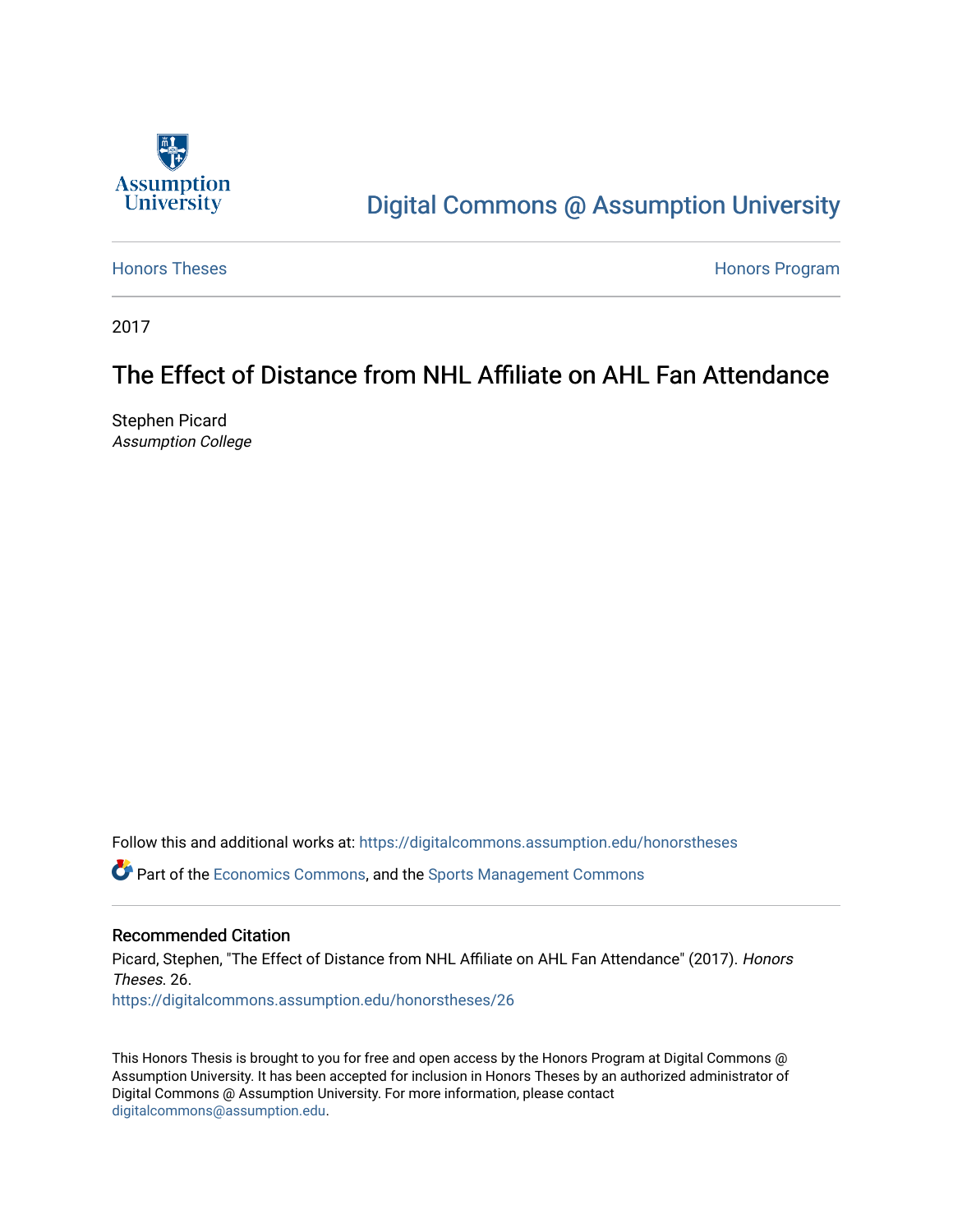The Effect of Distance from NHL Affiliate on AHL Fan Attendance

Stephen Picard

Assumption College

Honors Program Honors Thesis

Dr. Brian Volz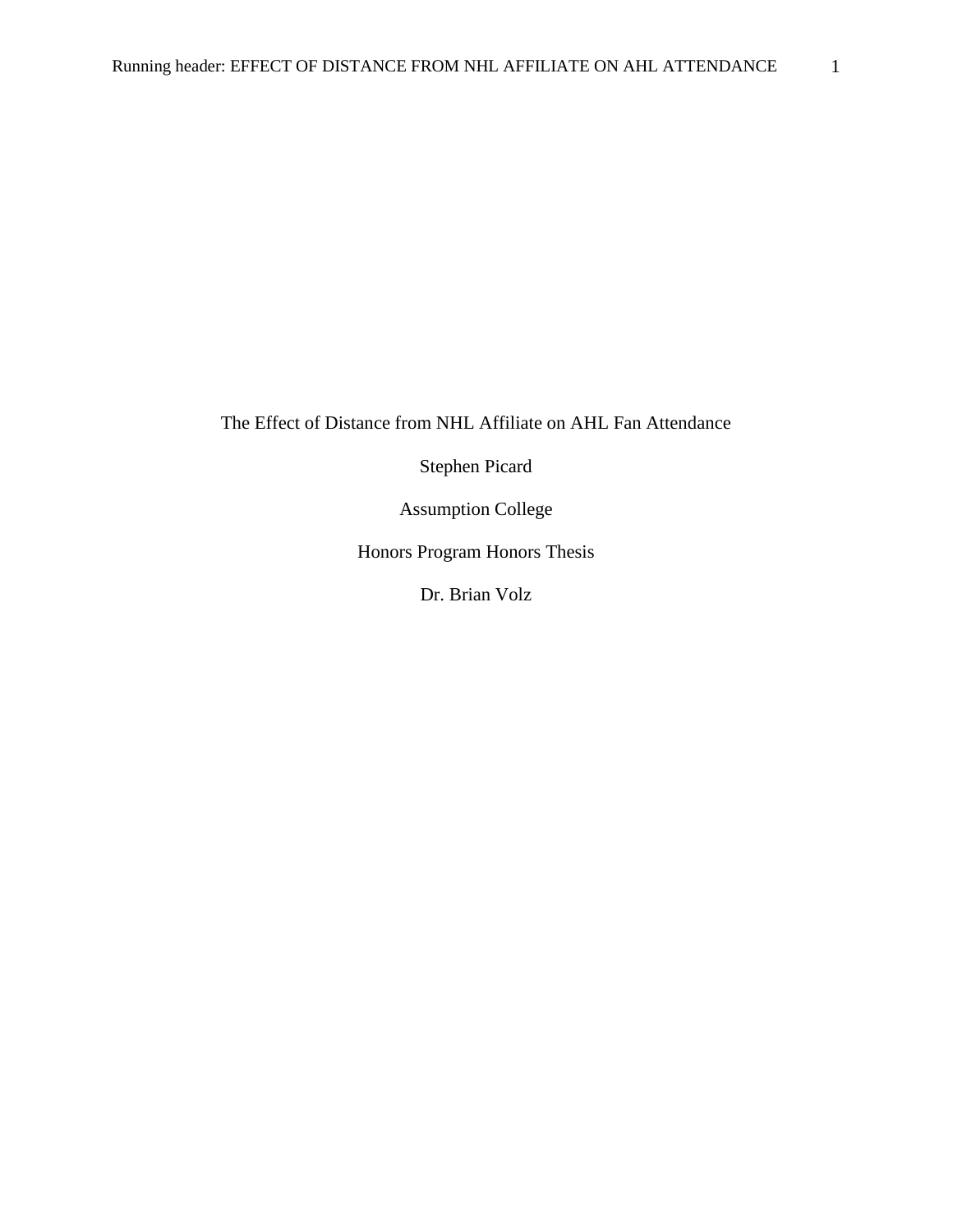# **Introduction**

As National Hockey League (NHL) contracts grow out of control, American Hockey League (AHL) teams experience greater pressure to account for their own expenses. Prior to the development of the National Hockey League Player's Association, team owners paid the majority of their organizations' expenses with revenue from the top team. However, the NHL expenses have grown exponentially in recent years as the Player's Association advocates for more appropriate salaries. Therefore, the organizations rely on contributions from all levels of their franchise, including the minor league levels. In order to minimize costs at the AHL level, teams are relocating AHL teams closer to their NHL affiliates. Logistically, when affiliates are located closer to each other, they can transfer players from the minor league team to the major league without spending as much on transportation costs. In this study, I analyze the change in ticket sales as AHL teams move to regions dominated by fans of their NHL affiliates.

From lawyers fighting to prove someone's innocence in criminal defense cases to car salesmen trying to move inventory as fast as possible, it seems that almost every profession draws out a competitive nature on which humans can thrive. Winning often does not come easily. Winning requires people to make sacrifices and to remain patient. Specifically, professional athletes, sports teams, and dedicated fan groups will endure years of failure in order to secure top prospects, develop young talent, and eventually win a championship. Just one championship win can be enough to justify years of defeat.

Unfortunately, because of the hierarchy within sports organizations, year after year, minor league sports clubs often suffer many losses. Management primarily focuses on winning at the highest level, rather than at the minor league level. Instead of creating equal success throughout all teams in an organization, the elite team experiences all the fame, while the lower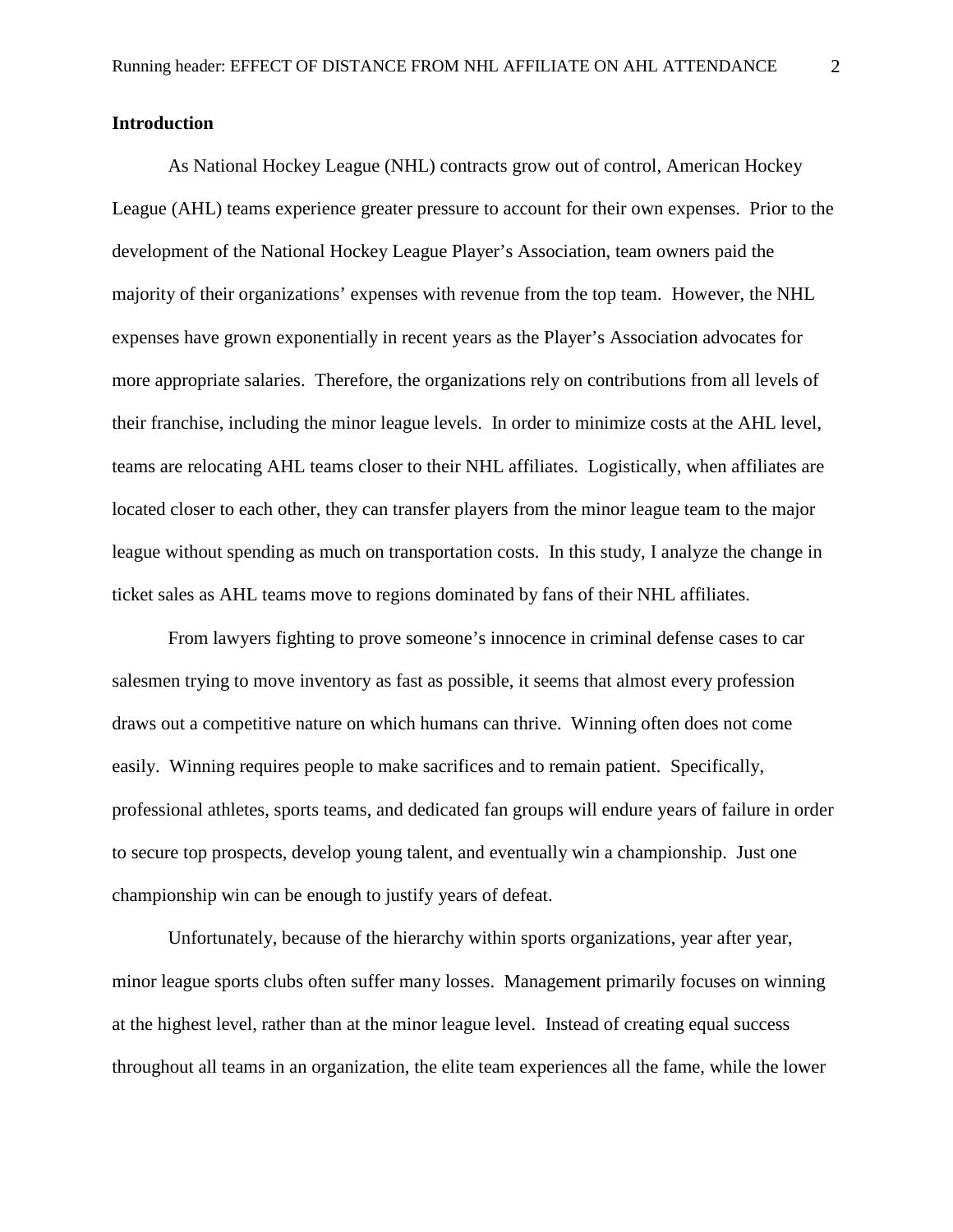teams work toward the future success of the top team. Although all coaches and players on a team are focused on winning as many games as possible, often times, the undeveloped players found on minor league teams face a tough learning curve that limits their immediate success. While these players develop into more mature contributors in the organization, the minor league team suffers. Ultimately, minor league organizations and their players sacrifice high winning percentages in favor of gaining experience for up and coming players. Minor league organizations lose money by not focusing on winning because studies have shown that fan attendance at all levels is positively and significantly affected by increased winning percentages (Paul and Chatt, 2011). Therefore, more wins would generate more revenue for organizations. The increase in revenue could then be reinvested in future player development.

For many reasons, minor league hockey is beginning to take notice of lost revenue. The premier minor hockey league in North America is the American Hockey League. The AHL is directly below the National Hockey League and each team in the AHL is affiliated with an NHL team. Beginning in the 2015-2016 season, six AHL teams moved westward, closer to their NHL affiliate and formed the Pacific Division. Largely, this decision was made for player development reasons because the minor league teams are looking to be more cost effective when the organization exchanges players from the NHL to the AHL (Clinton, 2015). Also, management in the organization has the ability to follow player development more closely when the minor league teams are located in close proximity to the management team. In my opinion, the minor league teams will also see other benefits from moving their AHL teams closer to their NHL affiliates. Specifically, I predict that the minor league teams will experience an increase in ticket sales. Because NHL teams already have established fan bases in their regions, the newly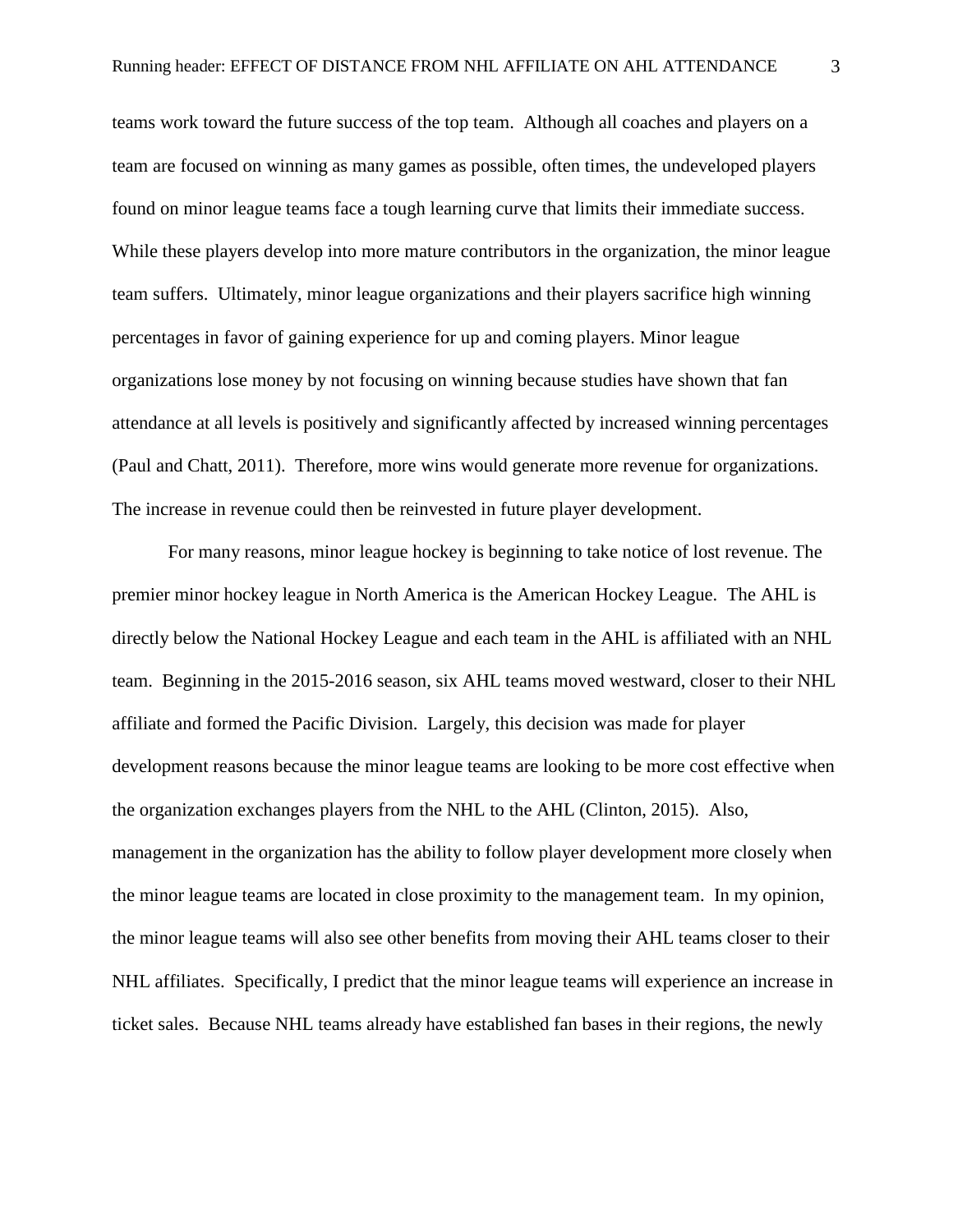relocated AHL teams will automatically have a group of fans, which will have the opportunity to watch the future stars of the NHL for a discounted price.

According to *The Hockey News* reporter, Jared Clinton, hockey organizations plan to continue the trend of relocating their minor league teams to facilities closer to the rest of the organization (Clinton, 2015). At this point, these organizations only see the potential for increased player development opportunities with the transfer of location (Clinton, 2015). This study analyzes the distance between affiliated NHL and AHL teams in order to determine its effect on fan attendance at the AHL level. Hopefully, my results will offer an additional benefit for AHL teams as they minimize travel costs. With a quick glance, the six teams that relocated for the 2015-2016 season sold, on average, nearly two thousand more tickets than during the previous season—an increase of over twenty percent.

In order to conclude that the relocation alone generates this increase in ticket sales, I must control for other variables can affect the increase in attendance. Consequently, I research and account for several variables in this study that focus on team performance, stadium quality, other attractions in the city, affiliation history, and age of the team. By controlling for other variables, I isolate the variable of interest, distance between NHL and AHL teams. After determining the impact of increased fan attendance, I hope to provide an additional incentive for more AHL teams to relocate closer to their NHL affiliates. For this to be true, my statistical analyses must show a positive and significant relationship between AHL teams' fan attendance and their proximity to their NHL affiliates.

### **Literature Review**

Minor league sports have always served to prepare players for major league participation. Within the last 15 to 20 years, however, profit generation seems increasingly important to minor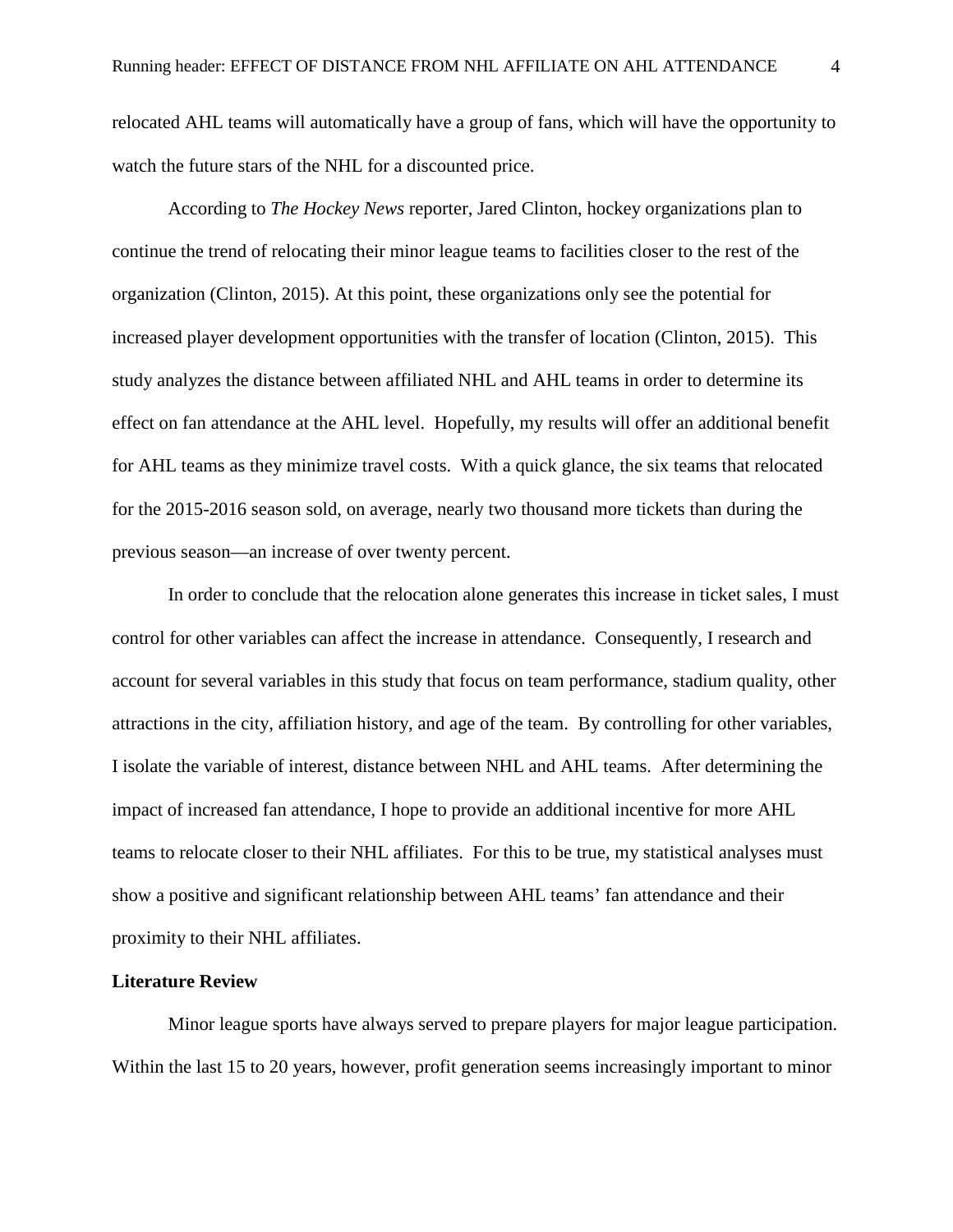league sports franchises, as shown by several relocations and promotional events. Unfortunately, a dual focus on player development and increased revenue is potentially contradictory. After all, in order to develop players, teams sacrifice winning percentage—a crucial factor in determining fan attendance. Fortunately, many minor league organizations are experimenting with ways to generate more profit and improve players' skills simultaneously.

In this literature review, I highlight several articles that examine the American Hockey League. Many of the articles listed below emphasize various tactics that minor league hockey teams use in order to generate higher levels of ticket sales. This literature review is broken into three parts. The first explains the history of the American Hockey League AHL, the top minor hockey league in North America. The second section analyzes rates of attendance at various professional sporting events, emphasizing the impact of winning percentage, promotional events, and scheduling on ticket sales. Finally, the third section examines the recent relocations that have attempted to satisfy the bilateral goal of minor league hockey teams. These articles have shown me which variables I must control in my regression analysis.

#### **I. History of the American Hockey League**

In 1936, with the combination of the Canadian-American Hockey League and the International Hockey League, the International-American Hockey League was formed. For simplicity reasons, the "International" would be dropped from the name in 1940 and the American Hockey League became the name of the minor hockey league immediately under the National Hockey League. Therefore, the 2015-2016 season marked the eightieth season in AHL history. Originally, the American Hockey League was created to develop players to reach the next level of competition in the National Hockey League. However, with the growing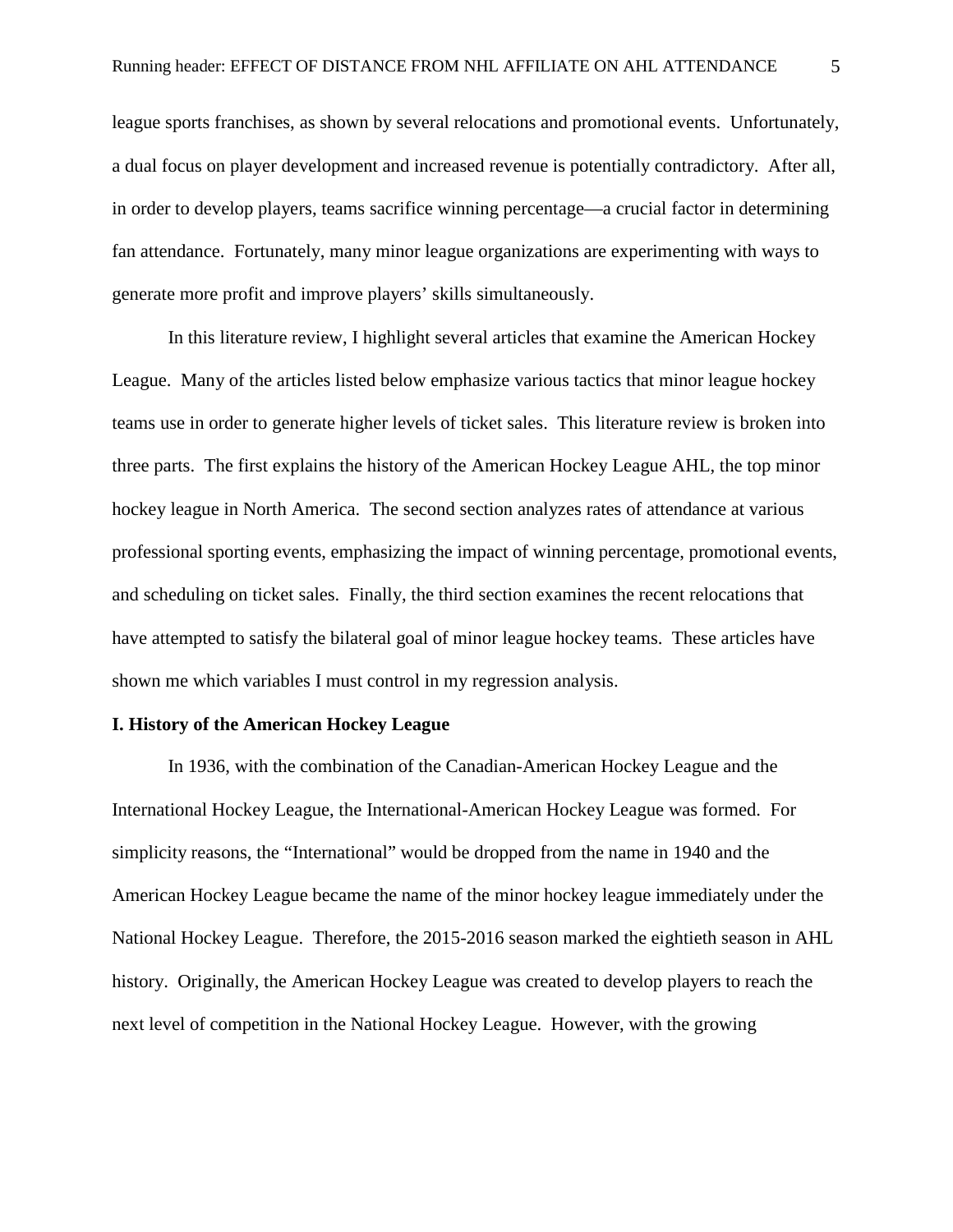importance of profit generation, the league has focused on generating additional ticket sales in recent years.

The NHL has experienced large increases in player and coach salaries over the past thirties years, as outlined in Wladimir Andreff and Stefan Symanski's *Handbook on the Economics of Sport*. In 1989, the creation of the National Hockey League Players' Association began to assist players in negotiating higher salaries and greater benefits. Consequently, "salaries [of NHL players] quadrupled within a period of six years," leaving less money for player development at the AHL level (Andreff and Symanski, 2006). This increase in NHL players' salaries forces AHL teams to generate profits independently through ticket sales.

Since the creation of players' associations, professional athletes have been obligated to report their salaries on a public level. Reporting salaries has created a false perception about professional sports and their impacts on the cities they inhabit. Specifically, the large salaries give the impression that franchises are generating large positive externalities for their cities. However, Kaveephong Lertwachara and James Cochran explain that the opposite effect occurs on a city. In "An Event Study of the Economic Impact of Professional Sport Franchises on Local U.S. Economies," Lertwachara and Cochran discover "strong economic evidence that a professional sport team does not have a positive impact on the local economy." Based off of these findings, it is difficult to understand why municipalities continue to exhaust their resources in order to provide tax incentives for franchises to stay. Many critics argue that these tax incentives could be directed toward other programs that might generate more positive economic effects. Continuing, "our results imply that on the basis of the incremental local per capita income they generate, professional sport franchises do not justify abatements, concessions, and incentives that are used to attract them to an metropolitan statistical area," Lertwachara and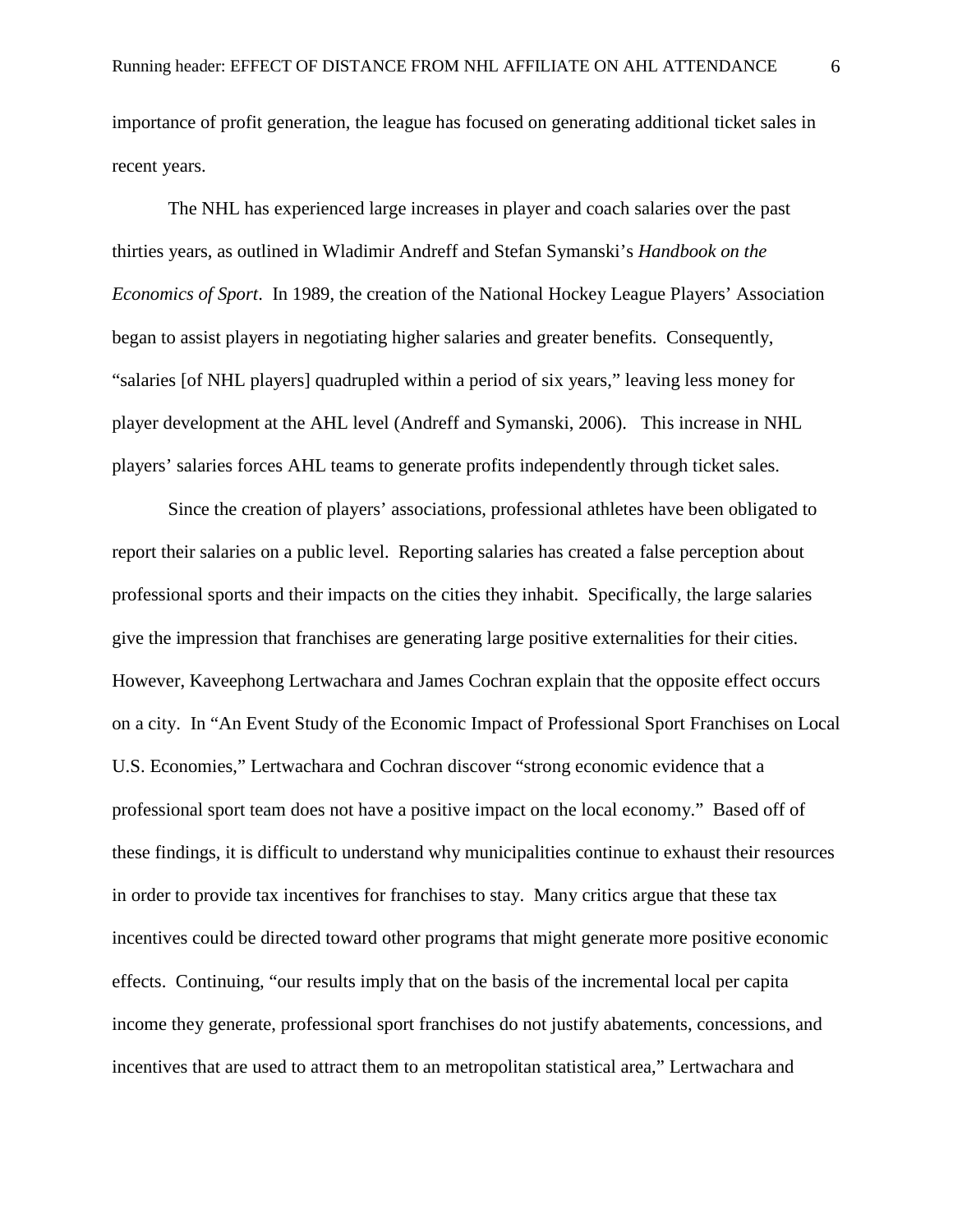Cochran argue that cities should only provide incentives for franchises to stay for civic pride reasons, not financial reasons (Lertwachara and Cochran, 2007). On top of civic pride, sports teams have also been speculated to generate positive externalities on the cities. For example, if fans attend a sporting event in Boston, they are likely to eat at the local restaurants too. Unfortunately, many of the positive externalities from sports teams are difficult to capture with before and after data.

 Working on her Capstone Project for the Martin School of Public Policy and Administration, Jesse Stephenson supports Lertwachara and Cochran in her "Letting Teams Walk." Piggybacking off of earlier findings on the economic impacts of sport franchises, Stephenson ventures further to study the impact of a franchise leaving a particular metropolitan statistical area. Concluding, "[a] professional sports team leaving an area has no observed positive or negative effects on the local economy when measuring per capita income and unemployment," Stephenson believes municipalities should not fear the economic repercussions of franchises leaving cities. On the other hand, Stephenson argues, "[i]f policymakers wish to offer public funding for teams to stay, they should do so for social reasons such as maintaining quality of life or civic pride, not under the guise of economic development" (Stephenson, 2013). Given the fact that sport franchises do generate positive externalities, municipalities will continue to support franchises with tax incentives as long as they generate ticket sales. Ticket sales will show municipalities that franchises are valued by the citizens and worth supporting. Ultimately, if franchises do not find ways to increase fan attendance then they will lose the incentives that cities offer because cities will be forced to allocate this money to other, more effective economic projects.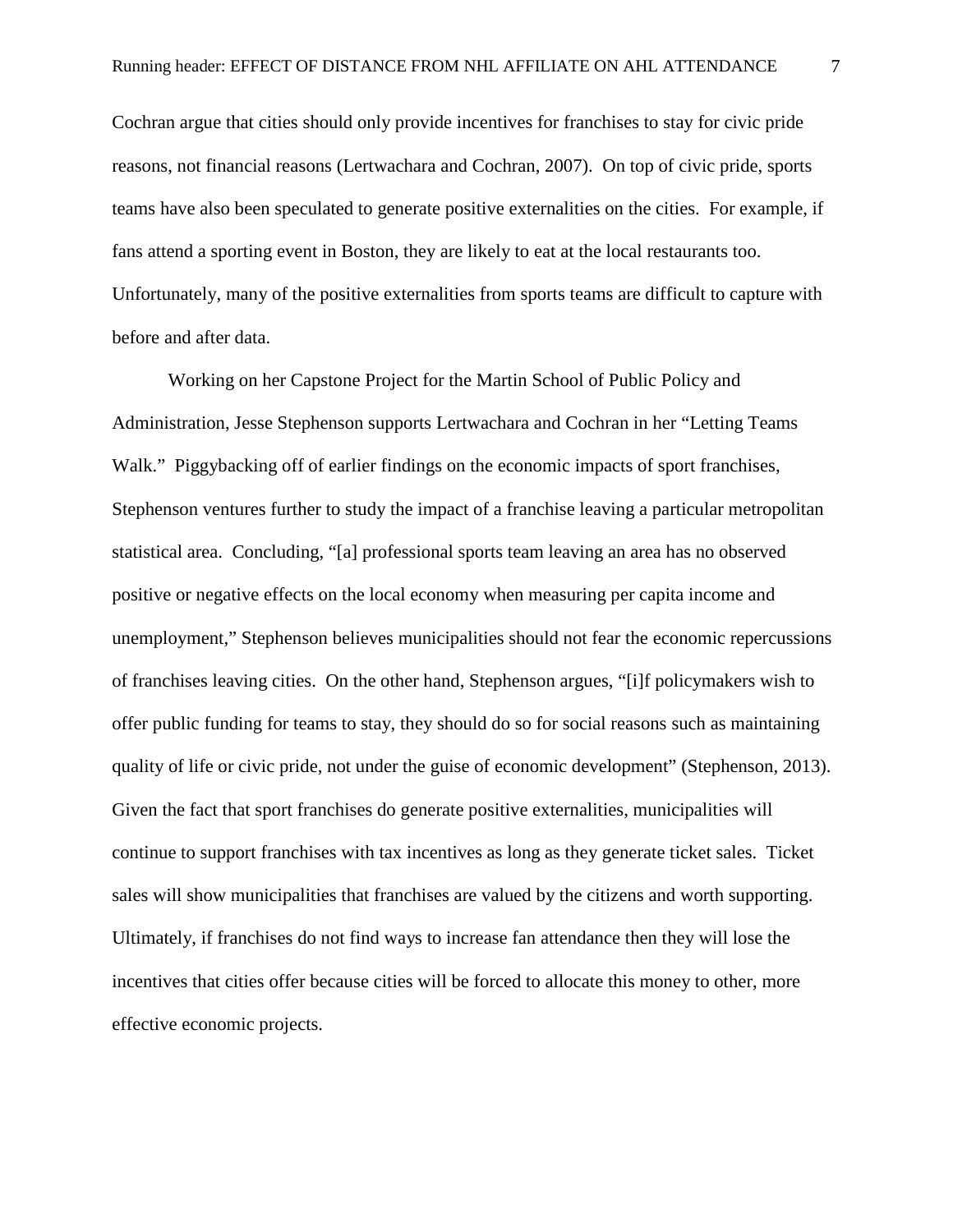#### **II. Analysis of Rates of Attendance**

 In order to isolate the impact of distance from NHL team on AHL fan attendance, I need to examine other variables that affect rates of attendance. Several variables, such as winning percentage, promotional events, scheduling, and fighting, influence rates of attendance at professional sporting events, including minor league games. I have focused much of my literature review to studies that have displayed effects from these main variables. Once I control these variables, the variable of interest, distance between affiliated teams, will more accurately show its effect on fan attendance.

#### **Winning Percentage and Attendance in the NHL**

 In Daniel Peters' "Winning Percentage and Attendance in the NHL," he focuses on explaining the effects of winning percentage in the NHL on fan attendance. Similar studies have shown that winning percentage is a major determinant of fan attendance in all major and minor sports leagues. Several individuals critique bandwagon fans, but few will argue against their existence. Peters draws out more support for their existence and effect on the sport industry. While studying seasons in the NHL between the years of 2005 and 2011, Peters saw a major effect of winning percentage in respect to fan attendance during the tail end of the 2011 season. With these results, Peters determines that there is a 36.6% correlation between winning percentage and attendance across the league. However, through all five years of analysis, Peters generate a statistically insignificant positive relationship between fan attendance and win percentage. Since the variable is insignificant, the sign does not have as much value but it is promising that the coefficient remains positive as predicted. For example, the Boston Bruins have improved both their fan attendance numbers and their success on the ice. Ultimately, there are several examples to illustrate a positive connection between both variables but there is "no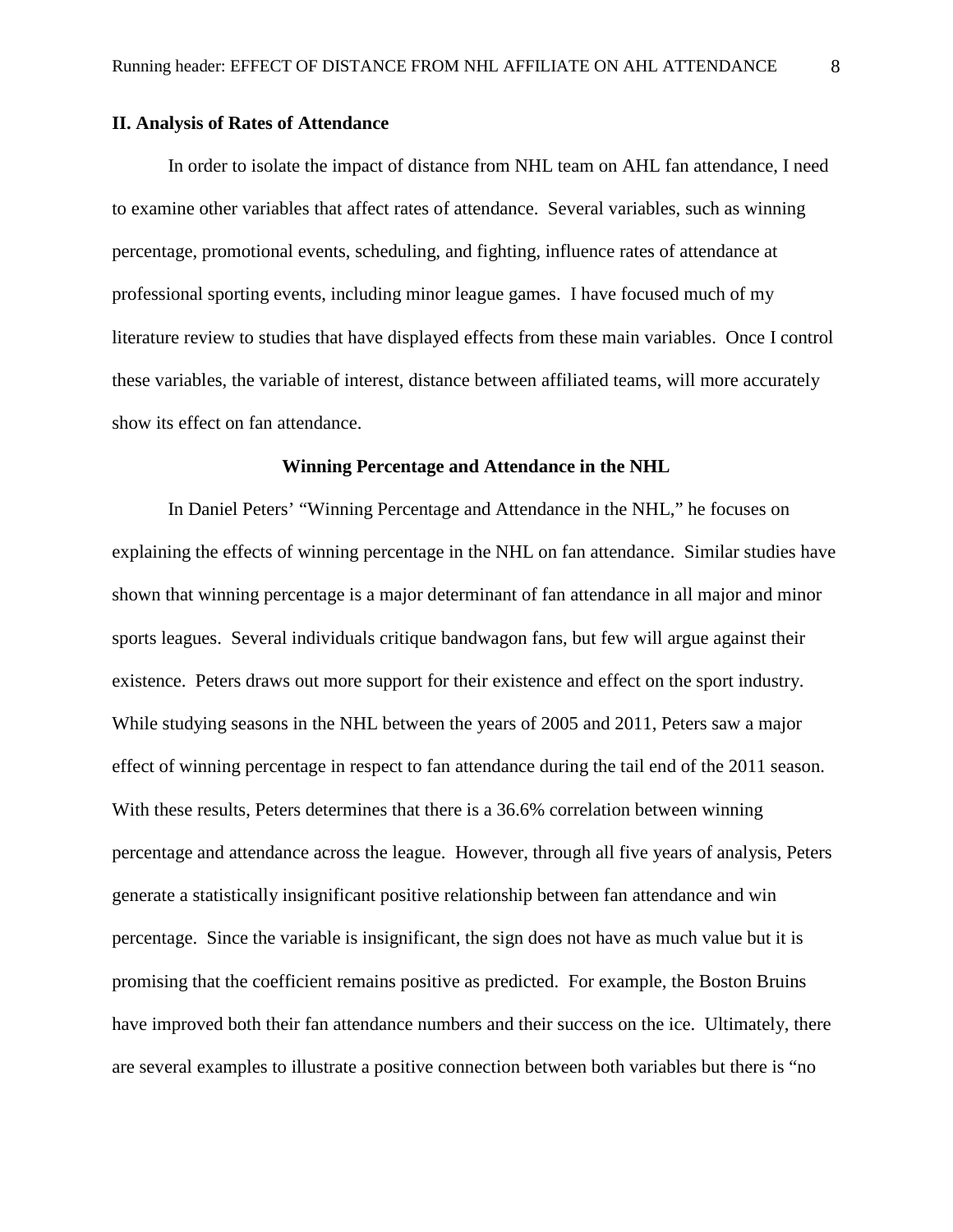true relationship between attendance and winning percentage," in the NHL from 2005 to 2011 (Peters, 2011).

 If the NHL and AHL experienced similar relationships between fan attendance and winning percentage, Peter's findings would suggest that minor league teams less focused on winning are actually not in jeopardy of losing ticket sales. However, the relationship between win percentage and fan attendance in the AHL differs from the relationship in the NHL. Therefore, minor league teams must find other ways to increase attendance figures without winning percentage in their favor. Given this necessity, several studies have been conducted on the fan culture in the AHL as well as other leagues that resemble the American Hockey League.

#### **Fan Culture in the AHL**

 Studying fan culture in the American Hockey League gives organizations a better understanding of what fans want and how organizations can provide for the fans. In her essay, "Fan Culture in the American Hockey League," Julie Mros analyzes responses to a survey distributed to fans of an AHL team in order to determine the motives behind fan attendance. According to Mros, four possible psychological motives drive fans to attend AHL games: selfesteem, family, economics, and escape. She defines the self-esteem motive as "fans relat[ing] to their team's success and achievements as if it were their own success, which creates an increase in their self-esteem." The family motive applies to fans that attend games in order to spend time with family members. Mros considers the economic motive to be synonymous with gambling. Finally, when she states, "people use sport as an escape because they are unhappy with some aspect of their home life," she outlines the significance of the escape motive (Mros, 2014). Mros claims that such psychological motives transcend the typical factors outlined in other articles analyzing fan attendance, such as population, income per capita, promotions, and winning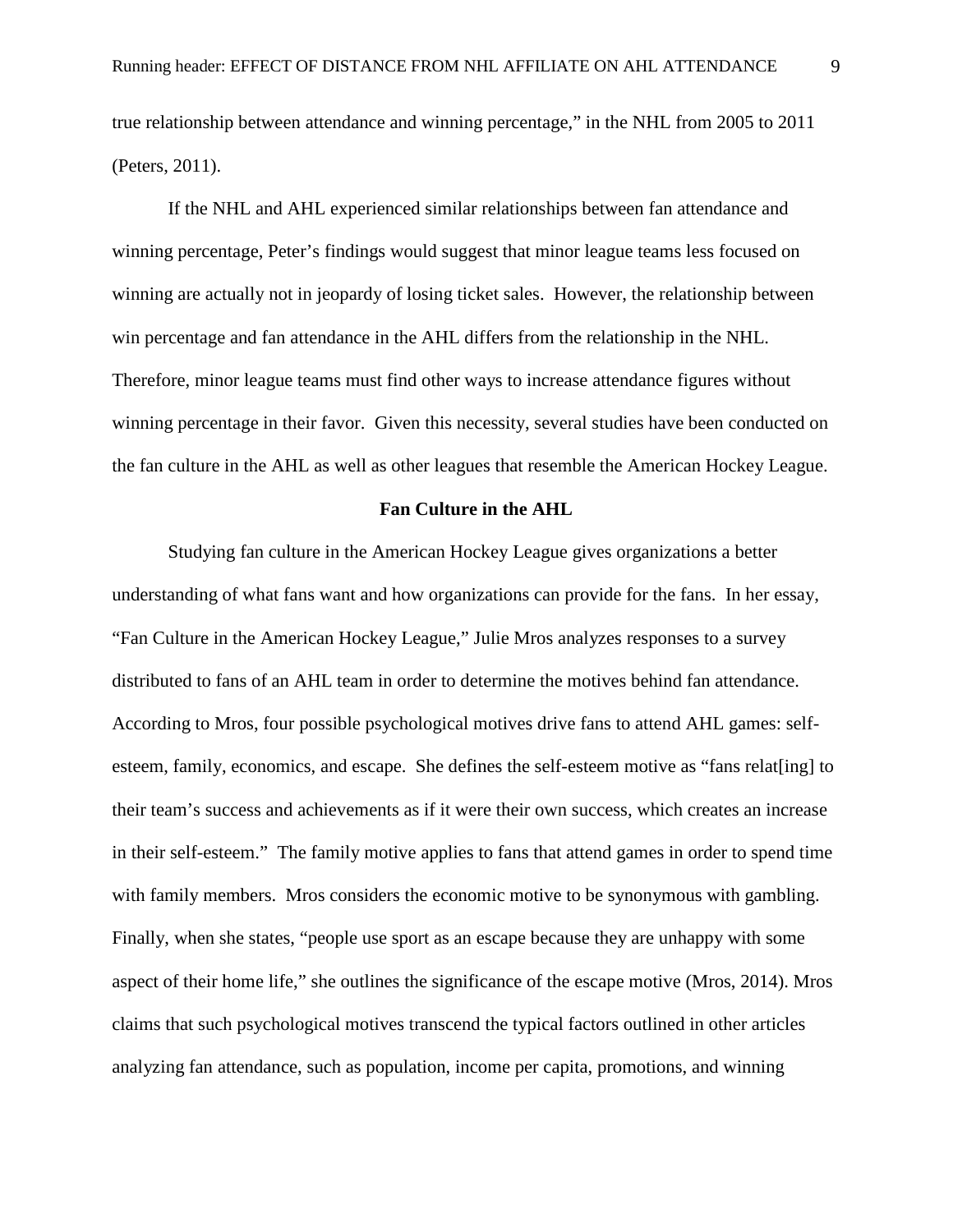percentage. Psychological motives can cause not only diehard fans, but also people outside a team's typical fan base to attend games.

 In 2011, Robert Chatt and Rodney Paul wrote "Regional Differences in Fan Preferences for Minor League Hockey: The AHL," analyzing the 2008-2009 season. Taking a more technical approach to analyzing fan attendance, Paul and Chatt employed linear regression models when examining fan preferences for minor league hockey. They found that weekend games were more popular than games held during the week, and that games held later in the season were also more popular. As the size of the population increased, game attendance also increased. Relating to Peters' findings, Paul and Chatt declare, "[w]in percentage and total goals per game were found to have large positive and significant effects on attendance." Additionally, some promotions, specifically, dollar beer and hot dog nights, proved more popular with statistically significant increases in fan attendance. Income per capita apparently had no significant effect on fan attendance in minor league hockey games. During the examined season, they also found that fighting had an overall negative effect on fan attendance. Significantly, they realized that regional differences created variation in their results. Specifically, certain regions across the nation appreciated different aspects of the minor league hockey game than other regions. For example, the Northeast region did not appreciate fighting while the West region responded favorably to fighting. In their research, fan preferences vary across the nation but overall preferences resemble similar research elsewhere on fan attendance in hockey (Chatt & Paul, 2011).

 Paul continues his research on fan preferences in the AHL with his study, "American Hockey League: A Study of Fan Preferences for Fighting Team Performance, and Promotions." Weinbach and Robbins join Paul in 2013 to complete this study as they analyze the 2010-2011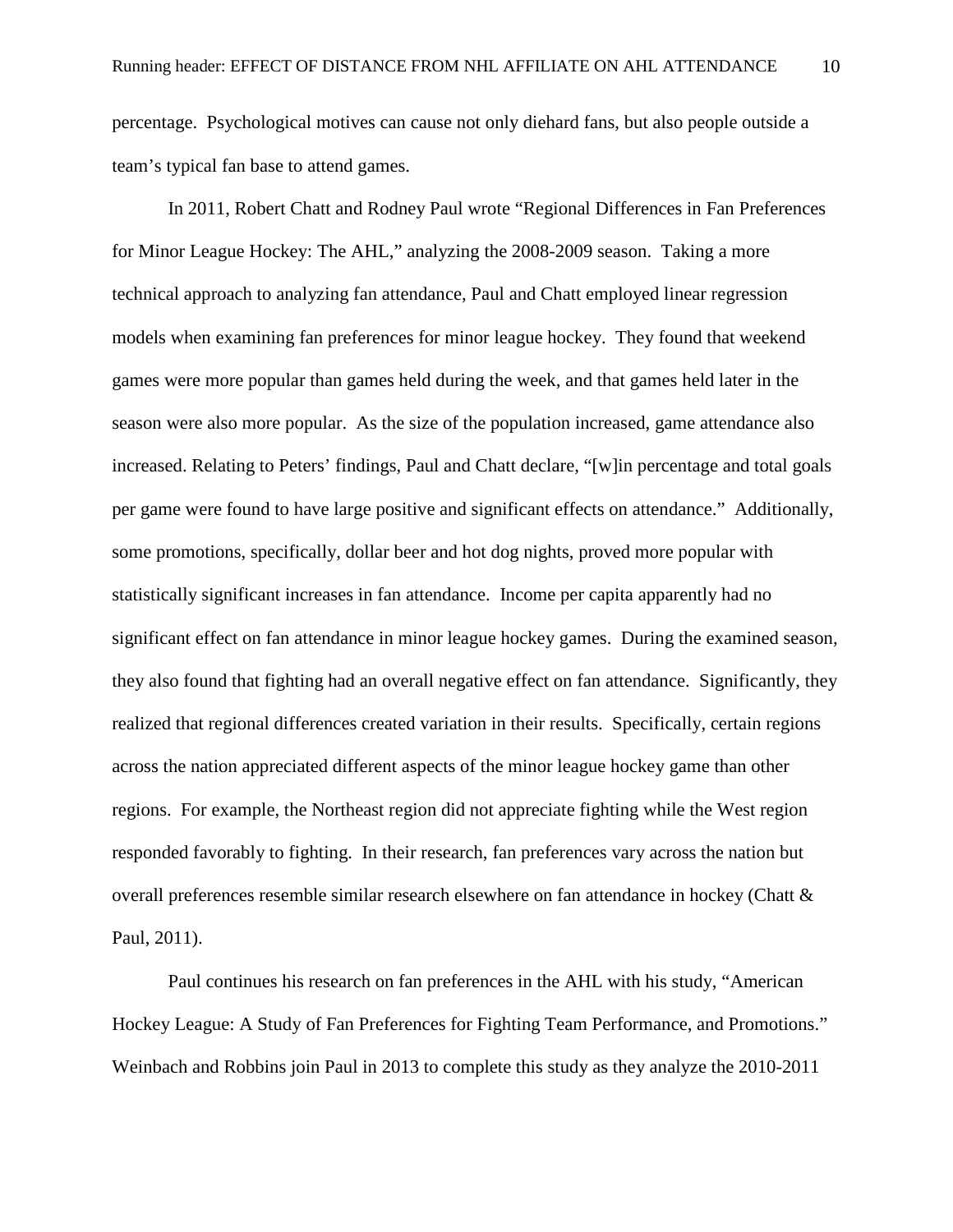season. In this article, the trio of authors originally investigates the impacts of fighting on the attendance figures in hockey. After Chatt and Paul discovered that fighting "was shown to have a negative and significant effect for the AHL" in the 2008-2009 season, Paul, Weinbach, and Robbins search to find additional support to eliminate fighting from the game of hockey (Chatt & Paul, 2011). Unfortunately, despite the recent tragic deaths of former hockey enforcers, "AHL fans were shown to be significantly impacted by fighting during hockey games as fights per game of the home team had a large positive and significant effect" (Paul, Weinbach, & Robbins, 2013). Therefore Paul and Chatt's findings from the 2008-09 season differ from the results found in the 2010-2011 season. The difference in fighting preferences from 2008 to 2011 could be a sign that fans are maturing away from fighting in hockey as they enjoy other aspects of the sport.

 Although fighting was the main variable studied, the authors also found that other variables greatly affected the ticket sales for American Hockey League teams. Specifically, "many types of promotions [post game concerts, fan appreciation nights, and opening and closing nights] were shown to have positive and significant effects" (Paul et al., 2013). In 2001, Pamela Kennett, Julie Sneath, and Steve Henson documented similar aspects of fan culture in the AHL with their study, "Fan Satisfaction and Segmentation: A Case Study of Minor League Hockey Spectators." In this study, the analysts use a five-step process to examine fan satisfaction in the AHL. The steps are send a questionnaire to fans, collect data from the questionnaire, simplify fan responses into categories, examine the new categories closely, and finally, data must be collected and interpreted into marketing terms. From this approach, the authors are able to further develop determinants of fan satisfaction at AHL games. According to the authors, "research also shows a strong positive relationship between customer satisfaction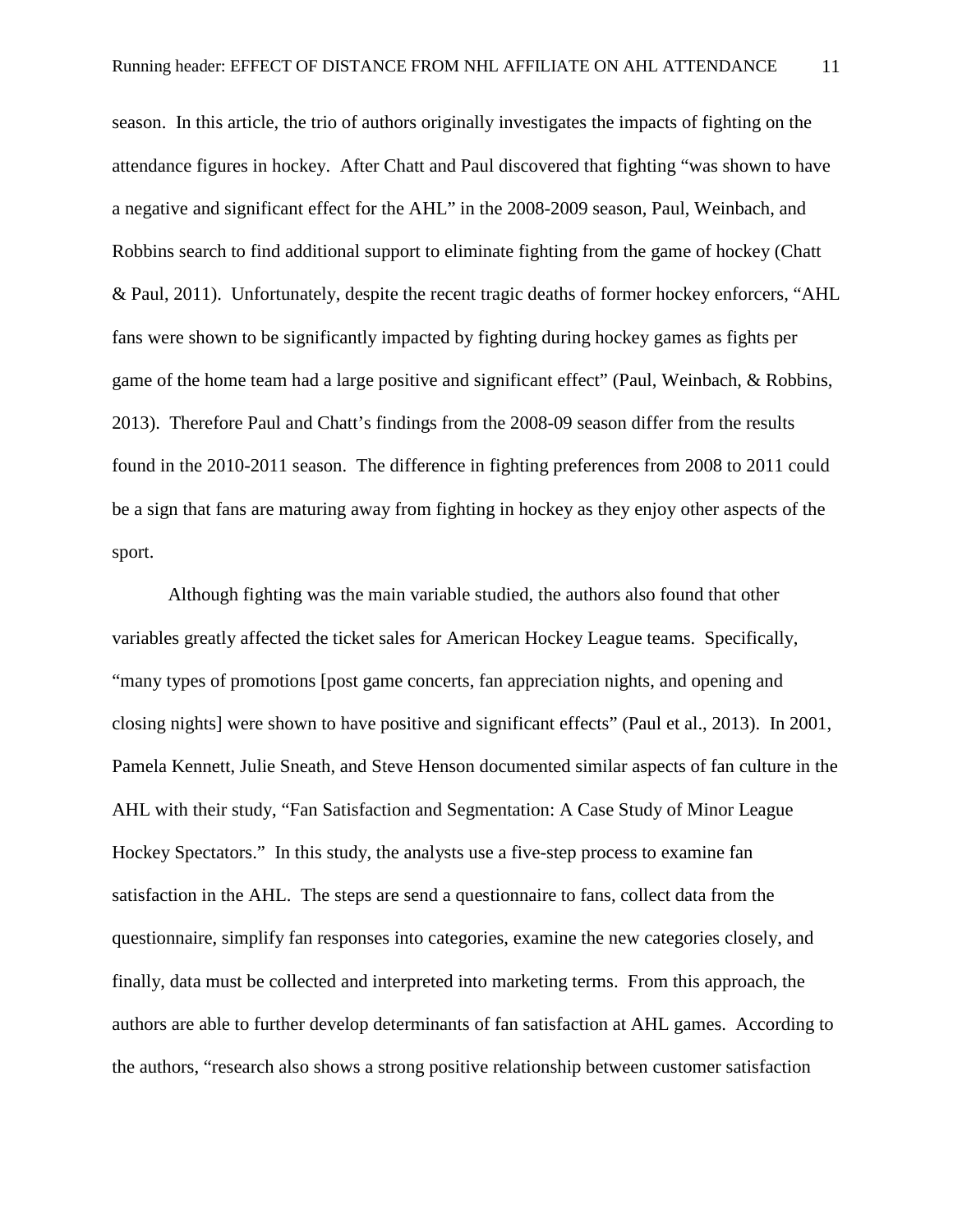and performance measures such as revenues, profits, and market share" (Kennett, Sneath, & Henson, 2001). From this realization, it is important to break down studies into more specific impacts on fan satisfaction because fan satisfaction directly relates to ticket generation and profit increases.

 The final study of the fan culture in the AHL is one by Jason A. Winfree and Rodney Fort, where they study the increase in fan attendance in the AHL as a result from the NHL lockout in the 2004-2005 season. Winfree and Fort determine that the NHL lockout is the prime time to study the substitution effect of AHL games because "it isolates pure substitution effects without any associated income effects." They found that minor and junior hockey league teams had an increase in demand during the 2004-2005 season during which the NHL experienced a lockout. This means that AHL games are a substitute good for NHL games. Furthermore, AHL teams within a closer proximity to an NHL team exhibited higher levels of increase in fan attendance, suggesting that location influences fan attendance (Winfree & Fort, 2007). Therefore, if AHL teams relocate closer to their NHL teams then the two teams could compete for ticket sales as substitute goods.

#### **Fan Culture in the ECHL and QMJHL**

 Since the AHL is one minor league for the fourth largest sport in the United States, I have researched other leagues that relate to the American Hockey League in order to further develop my analysis of fan attendance in minor league hockey. The Quebec Major Junior Hockey League is a professional junior hockey league based in both Canada and the United States that develops players under the age of twenty-one for the NHL. The East Coast Hockey League is another professional minor hockey league based in North America, which is directly below the AHL in terms of proximity to the NHL level. All three leagues, the AHL, the ECHL, and the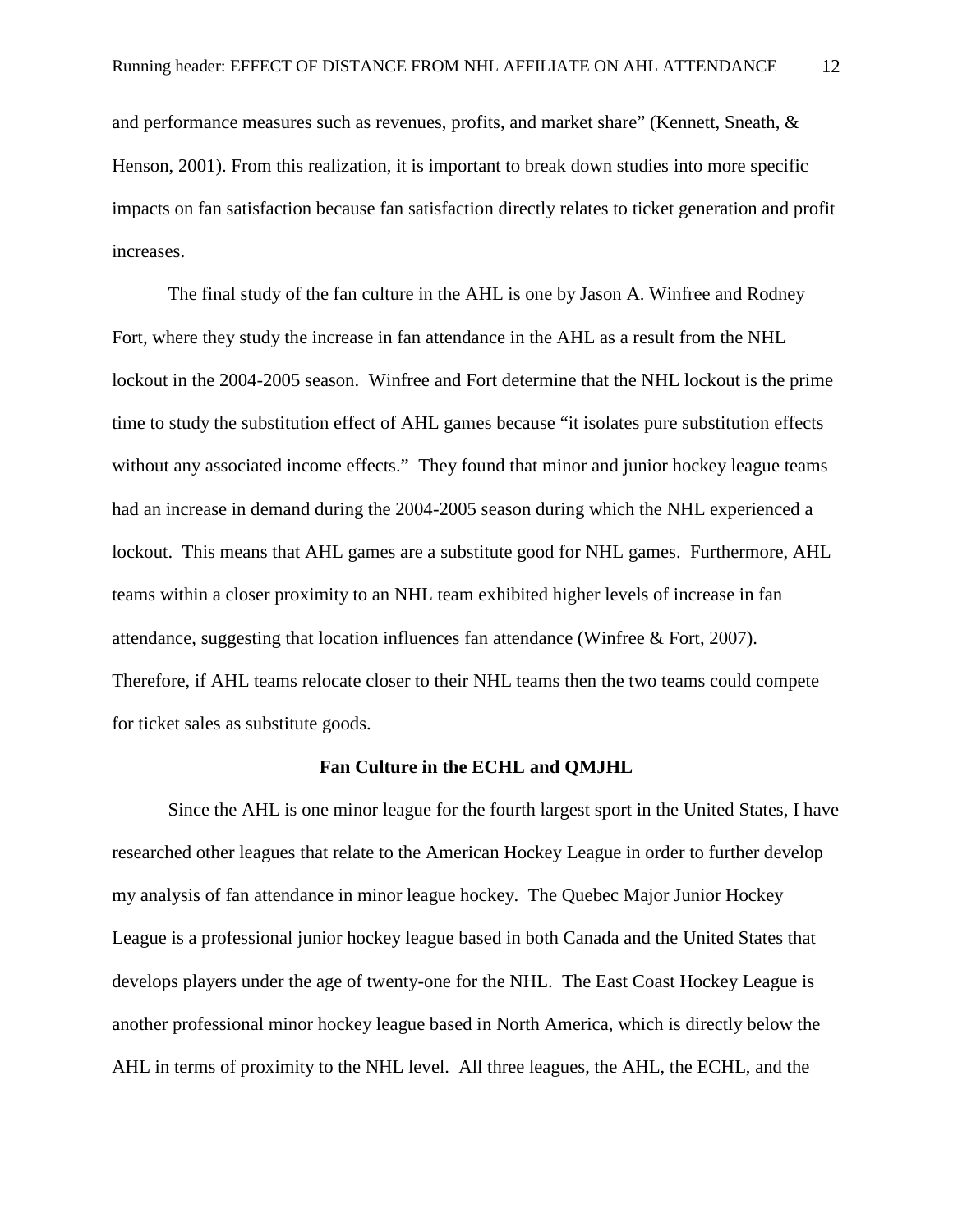QMJHL are similar in respect to their relationship to the NHL; all three leagues are substitute goods for the NHL and the minor league games are secondary options to the NHL games. Ultimately, the fan preferences for all minor and junior league games should be similar.

Paul, Weinbach, and Robbins join together again in order to develop an analysis of "Fighting, Winning, Promotions, and Attendance in the ECHL." Similar to their goal in the AHL analysis, they are, "investigat [ing] the role of fighting as it relates to attendance at minor league hockey games (ECHL)" (Paul, Weinbach, & Robbins, 2015). To draw the reader into their analysis, the authors focus on the past fighters in the NHL and other professional hockey leagues that have suffered from physical and mental damages due to their passion of fighting on the ice. These players were specifically paid to protect the star players by fighting against the opposing teams' fighters, this behavior inevitably excites the crowd. The authors use the tragic suicides of these enforcers as examples to provide incentives to eliminate fighting from the game of hockey, as they search for statistical support against fighting.

 The authors collected data from the 2010-2011 ECHL season by examining the box scores on the league's website. In 684 observations, the analysts collected the attendance figures, game results, goals for and goals against for the home team, and the amount of fights during competitions. The analysts also tracked promotional events as they did in the AHL to determine which promotions attracted the highest number of fans. Unfortunately for minor league teams less focused on winning, the trio found, "that win percentage and fighting are significant determinants of fan attendance for the ECHL…an increase in win percentage of 0.1 led to around an additional 100 fans in attendance…0.1 increase in fighting was found to increase attendance by 80-90 fans" (Paul et al., 2015). Obviously, the fact that fighting increases fan attendance by nearly as much as winning percentage is not a good sign for critics against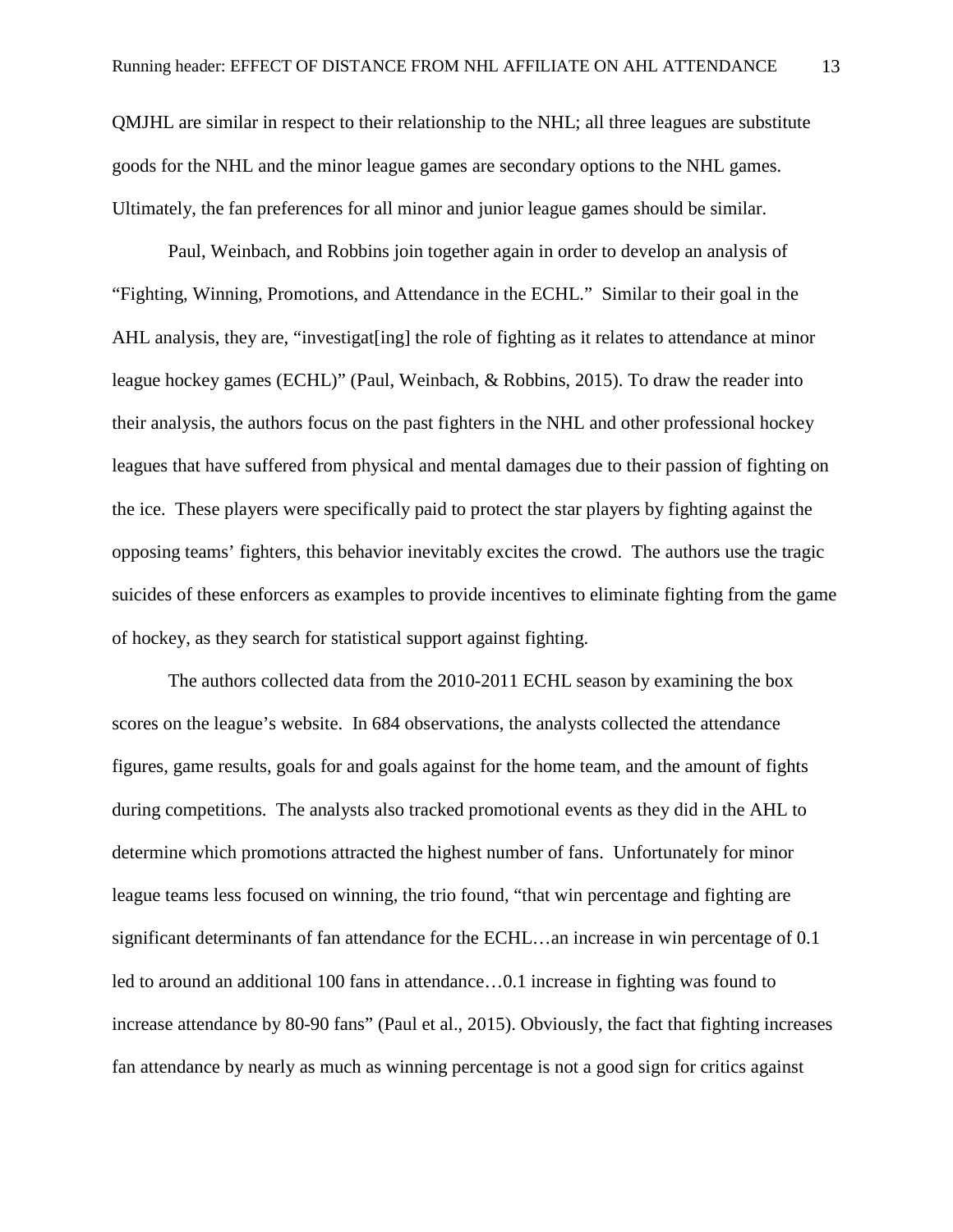fighting. It is much easier for an owner to hire one fighter rather than pay five players to win more games. Fighting is clearly effective from a business perspective.

 Aside from fighting and winning percentage, weekend games outsold weekday games, and merchandise giveaways were strongly advantageous. Ultimately, the findings in the AHL season directly relate to the 2010-2011 season in the ECHL. Fans respond well to fighting, winning, and free stuff. Writing a Sport Management and Physical Education Dissertation for the Florida State University College of Education, Brian Pruegger focuses on, "The Effect of Game Day Promotions on Consumer Behavior in the East Coast Hockey League." While studying the 2001-2002 season, Pruegger found "game day promotions were positively related to an attendance increase" (Pruegger, 2003). If minor league teams want to maximize revenue from ticket sales while still banning fighting, they can increase game day promotions significantly to retain some loses.

 Paul and Weinbach studied fan attendance in the Quebec Major Junior Hockey League during the 2009-2010 season. Weinbach and Paul found an "inherent cultural link of hockey to small-town Canada." Fans of the QMJHL actually responded negatively to fighting. One may attribute this reaction to the fact that fans of hockey in Canada respect other aspects of the game. Also, fans were more attracted to hockey for the pure cultural aspects of attending the games and they responded more favorably to the end of the season, playoff push than they did to an increase in fighting and physicality in the games. Weinbach and Paul speculate for the lack of appreciation for fighting, stating, "this could be due to the younger ages of these players (teenagers) who fans may not wish to see fight in these games" (Weinbach & Paul, 2011). Despite the fact that fighting has a positive relationship on fan attendance in the AHL, hockey leagues could still do away with fighting as seen in the QMJHL if fans become more attracted to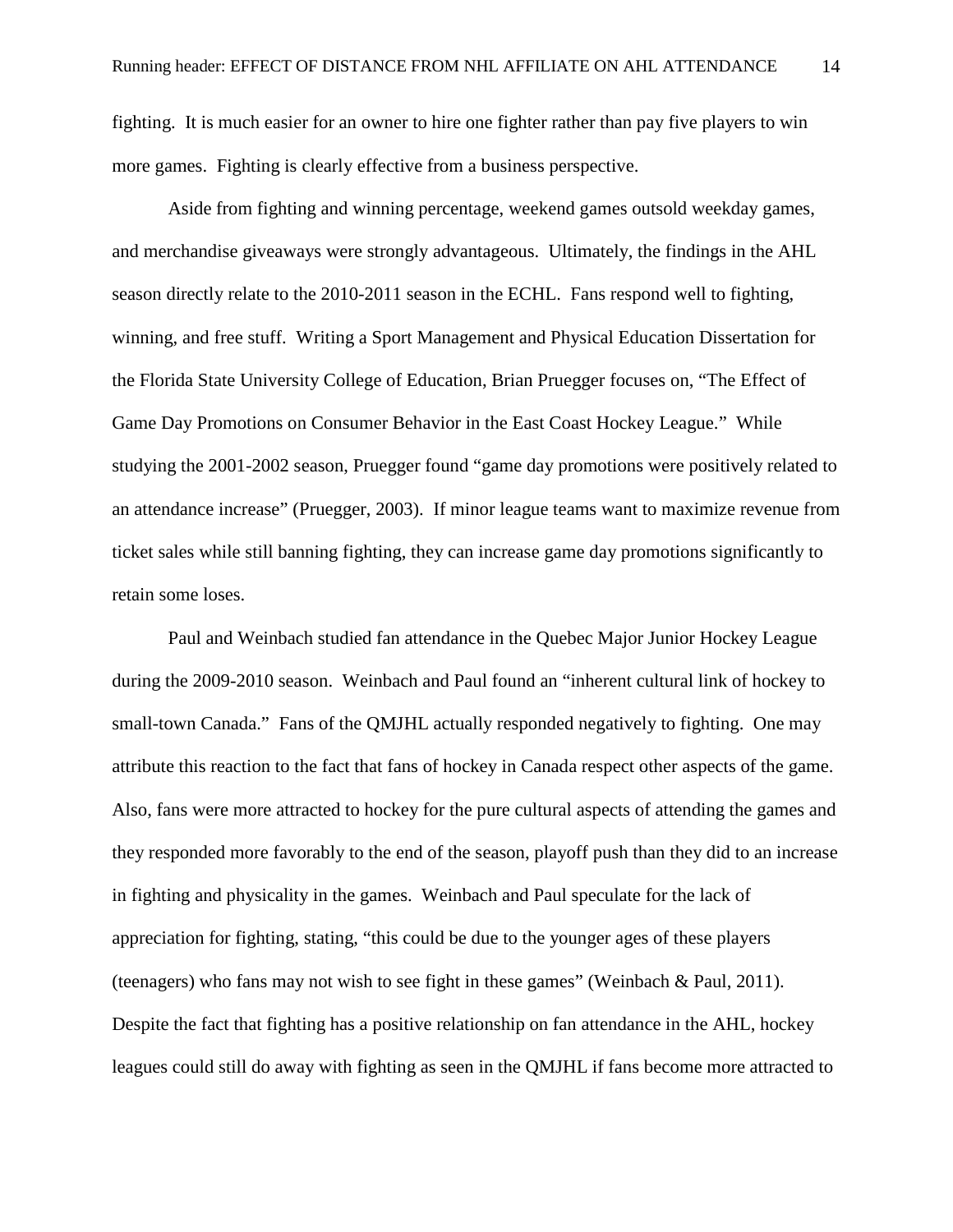other aspects of the hockey nature. Franchises could also find other ways to increase fan attendance.

## **III. Relocations and Future Plans in the AHL**

 Over the past five to ten years, the American Hockey League has encountered a series of teams relocating to different parts around the country to cut costs and attempt to attract larger fan groups. Specifically, the 2015-2016 season encountered a brand new West Coast division that harbored several AHL teams affiliated with West Coast NHL teams. For instance, the Worcester Sharks (AHL) affiliated with the San Jose Sharks (NHL) moved to San Jose in order to minimize the travel time for players transferring between the NHL and AHL teams.

 Jared Clinton determines, "the ability to move players freely between the two teams and the opportunity to watch over player development benefits the NHL clubs greatly" (Clinton, 2015). Basically these relocations have been centered around cutting costs, transferring players more easily between clubs, and finding a way to keep closer ties on player development. However, given the fact that AHL teams develop the future stars of the NHL game, one might even suspect a gradual increase in fan attendance at the minor league games. Since the NHL teams have already established a fan base in the given regions, the AHL teams could generate additional revenue by feeding off this fan base with cheaper tickets than the NHL games. A multitude of research has been conducted on all aspects of the fan attendance issue at minor league games. Finding a connection between fan attendance and physical relationship between NHL and AHL affiliates could generate additional profits for the organization as a whole.

 Several studies have suggested that minor league teams should not compete with their major league affiliates, so minor league teams are stationed in small population markets (Winfree & Fort, 2007). Steve Fraser, an associate professor of finance and investments at the United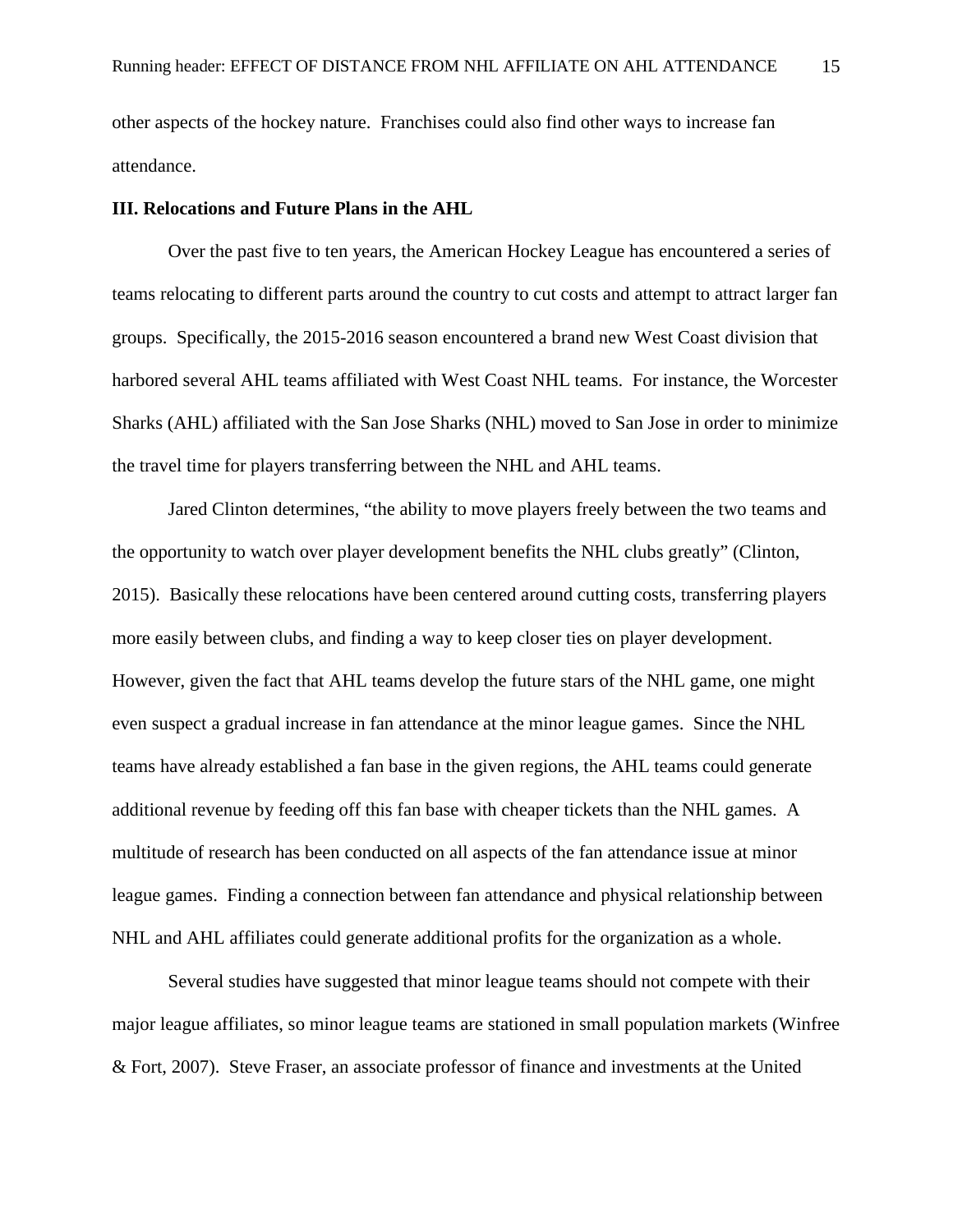States Air Force Academy, studies whether or not minor league teams fit best in minor league cities. In this study, Fraser analyzes the ECHL and determines that teams are mostly successful in populations of 500,000 or less. At the same time, these cities also harbor less than two large Division I Universities (Fraser, 2006). Ultimately, this scenario allows for little competition for the minor league teams in the area. Given Winfree and Fort's realization from the 2004-2005 NHL lockout, NHL games are direct substitutes to the AHL games so the teams would compete in the same geographical area (Winfree & Fort, 2007). Rather than competing in the same city, AHL teams should find a suburban location outside of the highly populated city with the NHL team.

 With this in mind, relocations of AHL teams should continue as long as they are relocating to areas that do not compete with their NHL teams. With this in mind, Andi Duroux, an *SB Nation* blogger, found a rather simple way to realign AHL and ECHL teams. Duroux analyzes the current AHL and ECHL teams for the most and least profitable throughout the nation. The most profitable teams are placed into the AHL league and they were assigned to the NHL teams closest to them. In this case, the fan base for the preexisting team will couple with the fans from the NHL team affiliate and the AHL teams will experience greater levels of fan attendance (Duroux, 2015). Duroux's system avoids establishing new teams in empty cities because it is difficult to develop immediate fan bases in new cities. Given the drastic realignment necessary to accomplish this task, one must also account for the economic effects from a professional sports team moving from a city.

 In 1973, James Quirk actually accomplished the task of evaluating the effect of a sports team moving from a city. Quirk uses several Major League Baseball transfers in order to study the effects of teams leaving a city. In his analysis, Quirk realizes that baseball moves in the past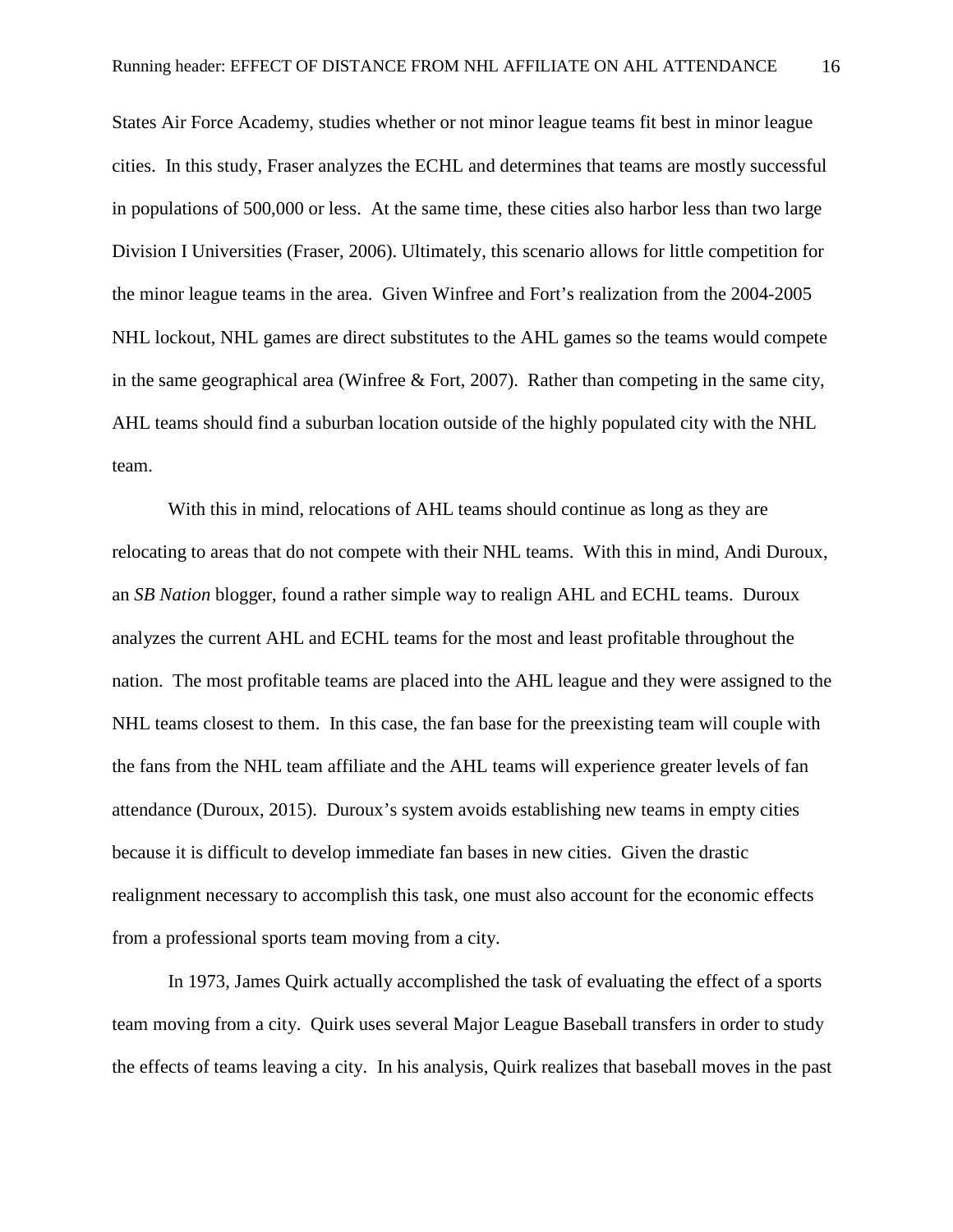jeopardized the ability of small towns to lodge teams because teams typically move to more populated cities. However, Quirk notes that teams leaving a city did not jeopardize the overall economic situation in the city (Quirk, 1973). Rather economic situations either increased or remained the same after franchise relocations. According to Quirk's findings, one should not be tempted to avoid franchise relocations with the fear of harming the city left behind. Stephenson also agrees with Quirk by stating "Letting Teams Walk" can actually be beneficial for the long run state of the economy because cities can allocate resources for the team in other aspects that could develop the economy (Stephenson, 2013). Overall, AHL teams and other franchises rely on the civic pride to convince municipalities to offer incentives for sports teams to remain in the city. If cities see high levels of fan attendance at sporting events then they are inclined to offer support for franchises. Ultimately, municipalities are willing to look past the lack of economic support if fans attend the contests and show that they value the presence of the franchise in the city. Therefore, franchises continually attempt to increase fan attendance in order to draw out more support from the municipalities.

#### **Description of Model**

From 2007 to 2017, there were 297 observations in the American Hockey League. Each National Hockey League team had an affiliated AHL team throughout the ten years except for the Dallas Stars in 2008-2009 and the Anaheim Ducks in 2009-2010. The Stars were in a transition period as they added the Texas stars for the following season. During the 2009-2010 season, the Iowa Chops served a suspension as an affiliate of the Anaheim Ducks that year. Also, in 2007-2008, the Buffalo Sabres and the Florida Panthers shared their affiliation with the Rochester Americans. From the 2009-2010 season to the 2016-2017 season, there were thirty AHL teams each season. As a result, my model consisted of 297 observations over the ten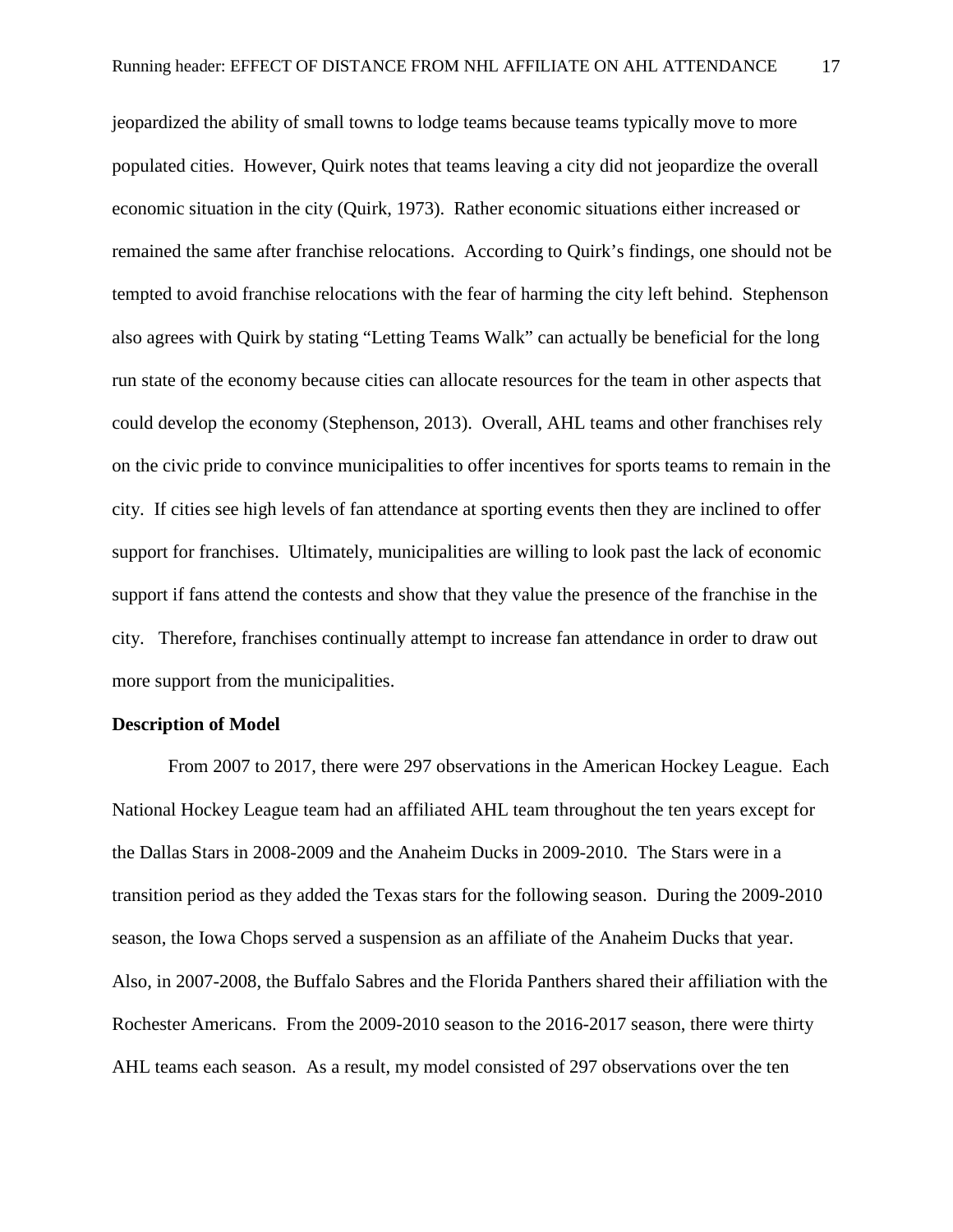seasons. Since AHL team names and affiliations change each year, I use the AHL city as the identification in my regression analysis. The city of the AHL team does not change when the affiliations change or when the name changes, so it creates consistency when analyzing the behaviors of the fans in that city.

In order to analyze the results of my data, I combine all ten seasons into one regression analysis and run a few tests to identify the appropriate model to use. To determine whether or not I needed to use panel data, I outline the summary statistics of the independent variables as follows.

| Variable         |         | Mean     | Std. Dev. | Min         | Max      | Observations          |
|------------------|---------|----------|-----------|-------------|----------|-----------------------|
| distance overall |         | 827.9091 | 1027.827  | ٥           | 4790     | 297<br>$N =$          |
|                  | between |          | 954.9841  | 0           | 3718.667 | 43<br>$n =$           |
|                  | within  |          | 470.458   | $-1314.758$ | 2617.076 | $T - bar = 6.90698$   |
| point            | overall | 55.52118 | 7.866516  | 32.9        | 76.9     | 297<br>$N =$          |
|                  | between |          | 4.483459  | 44.875      | 65.33    | 43<br>$n =$           |
|                  | within  |          | 6.733112  | 37.76118    | 75.89618 | $T - bar = 6.90698$   |
| point2           | overall | 3144.276 | 875.6219  | 1082.41     | 5913.61  | 297<br>$N =$          |
|                  | between |          | 501.9286  | 2064.897    | 4277.69  | 43<br>$n =$           |
|                  | within  |          | 752.1608  | 1259.548    | 5669.359 | 6.90698<br>$T$ -bar = |

The example above depcits three of the sixteen independent variables; but the remaining results represent the same outcome. When examining the standard deviations of the independent variables, I notice differences between the between and within estimators. For example, the between estimator for the distance variable is 954.98 and over 400 miles away from the within estimator of 470.46. Therefore, the differences in the standard deviations of the independent variables provide evidence that my data needs to be treated as panel data.

After determining panel data is necessary to implement in the analysis, I perform the Breusch-Pagan LM Test in an effort to rule out the pooled ordinary least squared estimator in favor of the fixed or random effects estimators. The Breusch-Pagan LM Test results are shown below.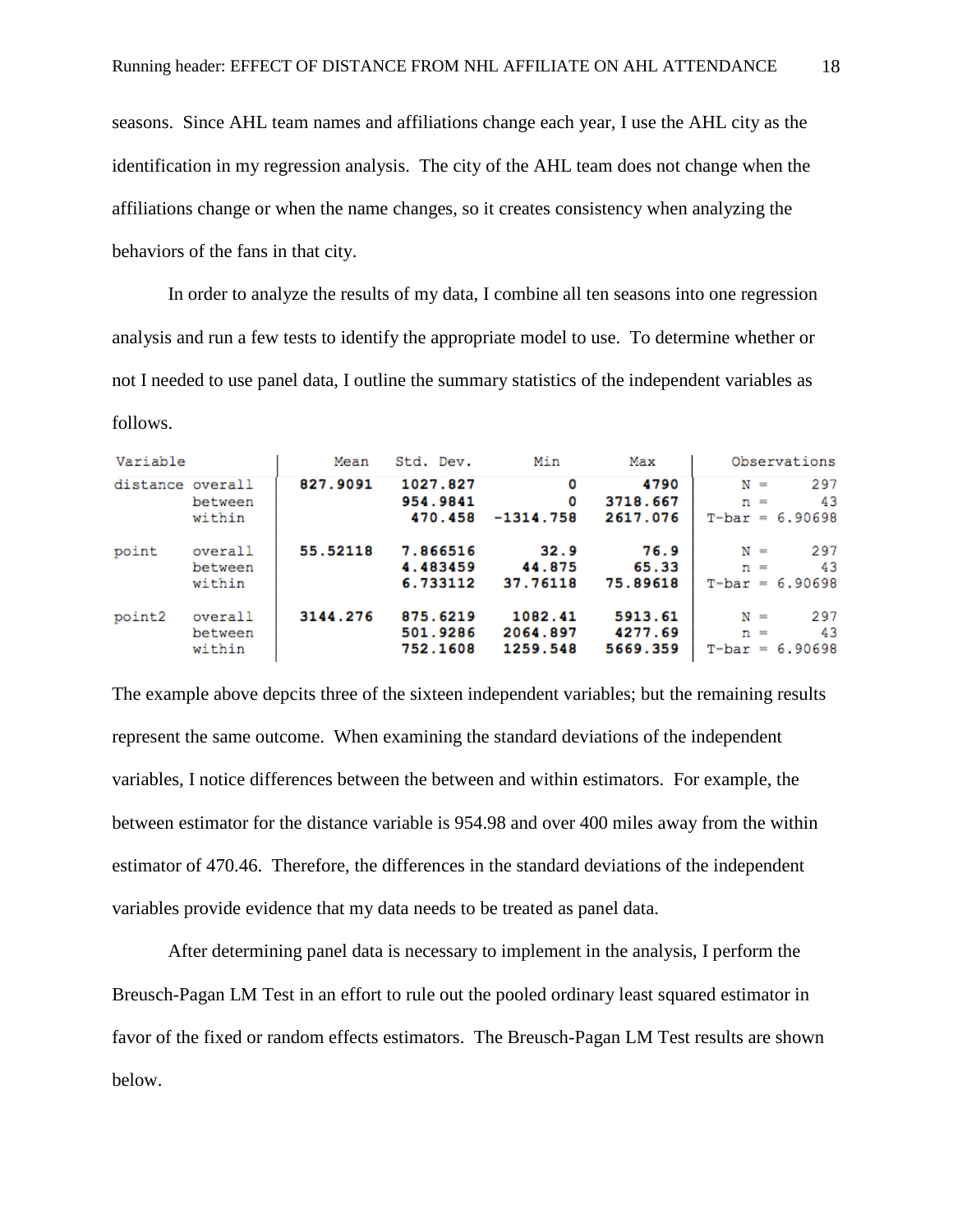```
Breusch and Pagan Lagrangian multiplier test for random effects
attendance(id, t] = Xb + u(id] + e(id, t]Estimated results:
                          Var sd = sqrt(Var)
                       2835577
                                     1683.917
       attenda~e
                      818887.5
                                     904.924
               e
                       2363035
                                     1537.217
                \mathbf{u}Test: Var(u) = 0chibar2(01) =506.18
                 Prob > chibar2 =0.0000
```
Since the probability of the Breusch-Pagan Test is less than the five percent significance level, the data favors the random or fixed effects models over the pooled OLS model.

However, one final test, the Hausman Test, decides between the random effects estimator and the fixed effects estimator.

```
Test: Ho: difference in coefficients not systematic
     chi2( 13) = (b-B)' [ (V b-V B)' (-1) ] (b-B)7.85
    Prob>chi2 =0.8531
```
For the Hausman Test, when the probability is greater than the five percent significance level, we fail to reject the null hypothesis and we support the random effects estimator.

Through this series of tests, I choose the random effects estimator over all other models. However, both the fixed and random effects estimators similarly capture the effects that separate each minor league hockey city from the rest of the group. Comparable to adding a dummy variable for each AHL city, the fixed effects estimator and the random effects estimator recognize differences in each city. Both estimators analyze the change in the dependent variable and the change in the independent variables over time as shown below.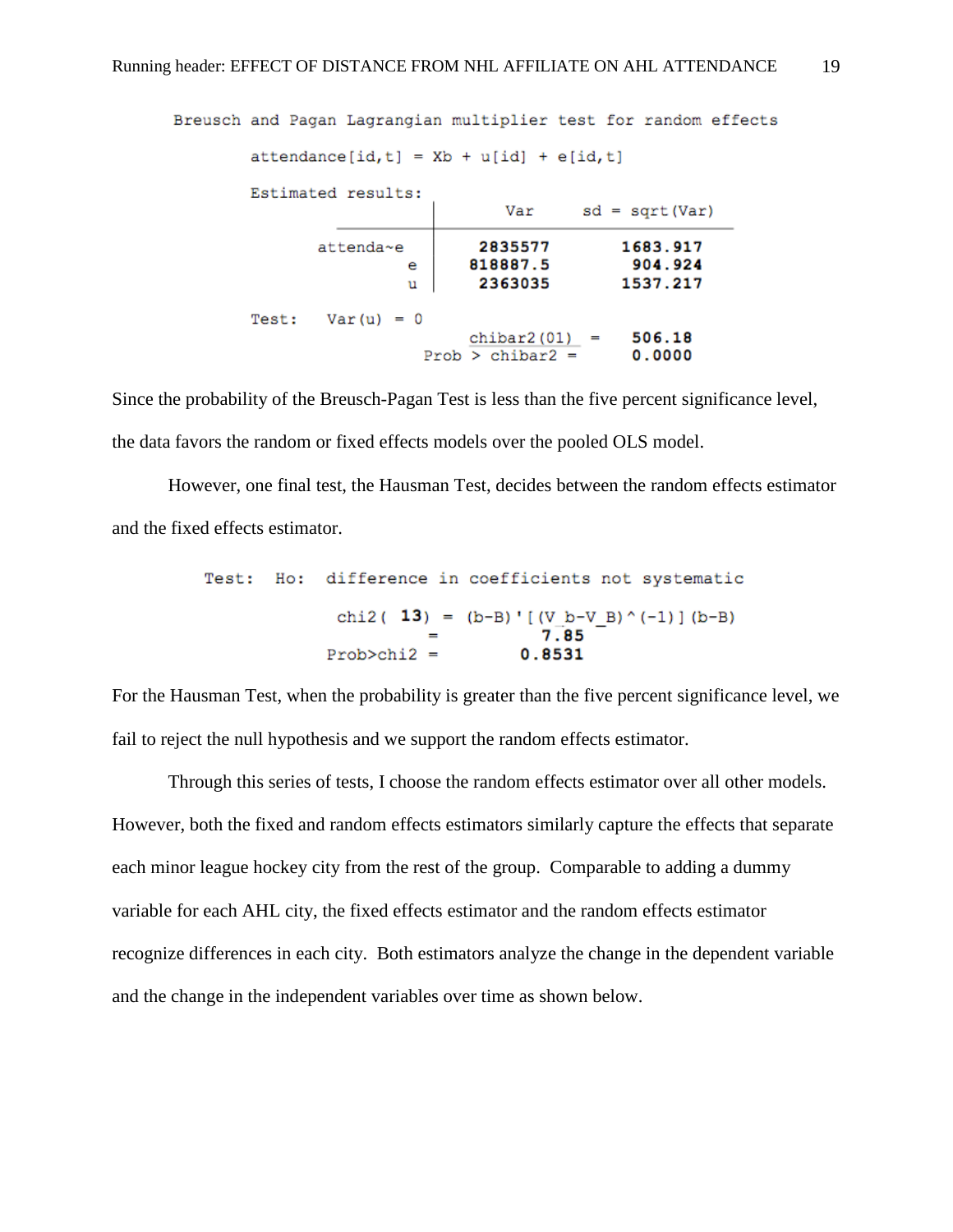| $\Lambda \overline{Y}$       | $\Lambda \bar{X}$            | Where $\overline{Y}$ = average Y or average dependent variable   |  |
|------------------------------|------------------------------|------------------------------------------------------------------|--|
| $Y_{10}$ - $\overline{Q}Y_1$ | $X_{10}$ - $\overline{OX}_1$ |                                                                  |  |
| $Y_9 - Q\overline{Y}_1$      | $X_9 - Q\overline{X}_1$      | $\overline{X}$ = average X or average independent variable       |  |
| $Y_8 - Q\overline{Y}_1$      | $X_8$ - $\overline{OX}_1$    |                                                                  |  |
| $Y_7 - Q\overline{Y}_1$      | $X_7$ - $\overline{OX}_1$    | $\Delta Y$ = change in the average dependent variable            |  |
| $Y_6 - Q\overline{Y}_1$      | $X_6$ - $\overline{OX}_1$    | $\Delta \overline{X}$ change in the average independent variable |  |
| $Y_5 - Q\overline{Y}_1$      | $X_5$ - $\overline{OX}_1$    |                                                                  |  |
| $Y_4 - Q\overline{Y}_1$      | $X_4$ - $\overline{OX}_1$    | $\varnothing$ = coefficient                                      |  |
| $Y_3 - \mathcal{O}Y_1$       | $X_3 - Q\overline{X}_1$      |                                                                  |  |
| $Y_2 - Q\overline{Y}_1$      | $X_2 - Q\overline{X}_1$      | $Y_t$ actual dependent for that year                             |  |
| $Y_1 - Q\overline{Y}_1$      | $X_1 - Q\overline{X}_1$      | $X_t$ = actual independent for that year                         |  |

The coefficient is the main thing that changes from the random effects estimator and the fixed effects estimator. For the fixed effects estimator, the coefficient  $(\emptyset)$  is equal to one. Whereas, the random effects estimator has a coefficient  $(\emptyset)$  between zero and one. As the title suggests, the random effects estimator uses the changing coefficient to pick up on additional randomness in the minor league cities. In the results section, I use the random effects estimator and pooled ordinary least squared estimator in order to compare the results. Both estimators for heteroscedasticity and serial correlation.

#### **Description of Data**

With proper research on other factors that affect fan attendance in the American Hockey League, I compile a list of independent variables to include in my empirical results. For many of the variables I find data to support my theories. However, some variables like promotional events, local income levels, local population rates and cost of attending games are unavailable over the ten-year period. In order to test for multicolinearity, I run the correlation of all the independent variables and I perform the "estat vif" command to see if there are any glaring concerns. Fortunately, the squared variables are the only concerns that arise from the tests. Obviously these variables have correlations greater than 0.6 and "vif" results greater than 10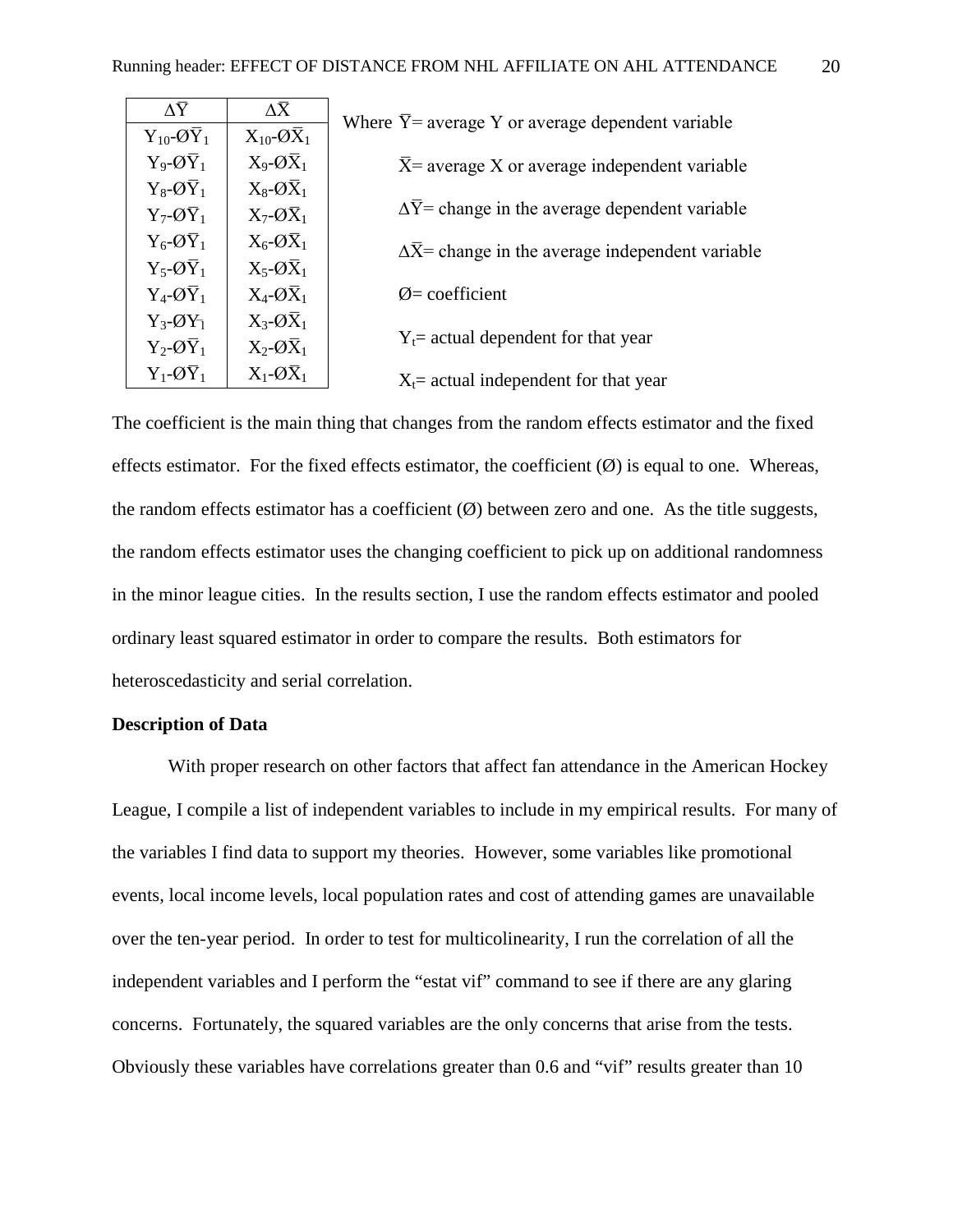because they directly represent the squared value of other variables in the study. Therefore, I conclude that my data does not suffer from multicolinearity issues.

Since the 2017 season had not concluded by the time I needed to run the regression analysis, the 2017 statistics from the AHL and NHL teams are up to the  $6<sup>th</sup>$  of March. On average each team had about fifteen games remaining by this date. However, since all in game statistics measure in per game figures, ending the season early in 2017 only has minor, unnoticeable effects on the results. The last stretch of the season experiences changes in attendance figures for teams in and out of the playoff contention. But trivial alterations for seven home games have no substantial effects on averages for forty home games. All in all, if I wait till the end of the 2017 season to run the regression, I do not suspect a major effect on my results.

### **I. Dependent Variable**

In an effort to examine the change in ticket sales as American Hockey League teams move closer to their affiliated National Hockey League teams, my dependent variable is fan attendance. The fan attendance stands for a season long average. I found data for all ten seasons on the hockey dB website and the figures update daily.

#### **II. Independent Variables**

The distance variable is the main variable of interest in my regression analysis. I find the distance between Nation Hockey League and American Hockey League affiliates by mapping out the miles from the AHL team's arena to the NHL team's arena. For example, the Hartford Wolfpack play at the XL Center in Hartford, CT. Hartford's affiliate is the New York Rangers and the Rangers play at Madison Square Garden in New York, NY. The distance between the XL Center and Madison Square Garden is 115 miles. In some cases, AHL teams often played games at two different arenas; so I use the AHL arena that hosts more home games throughout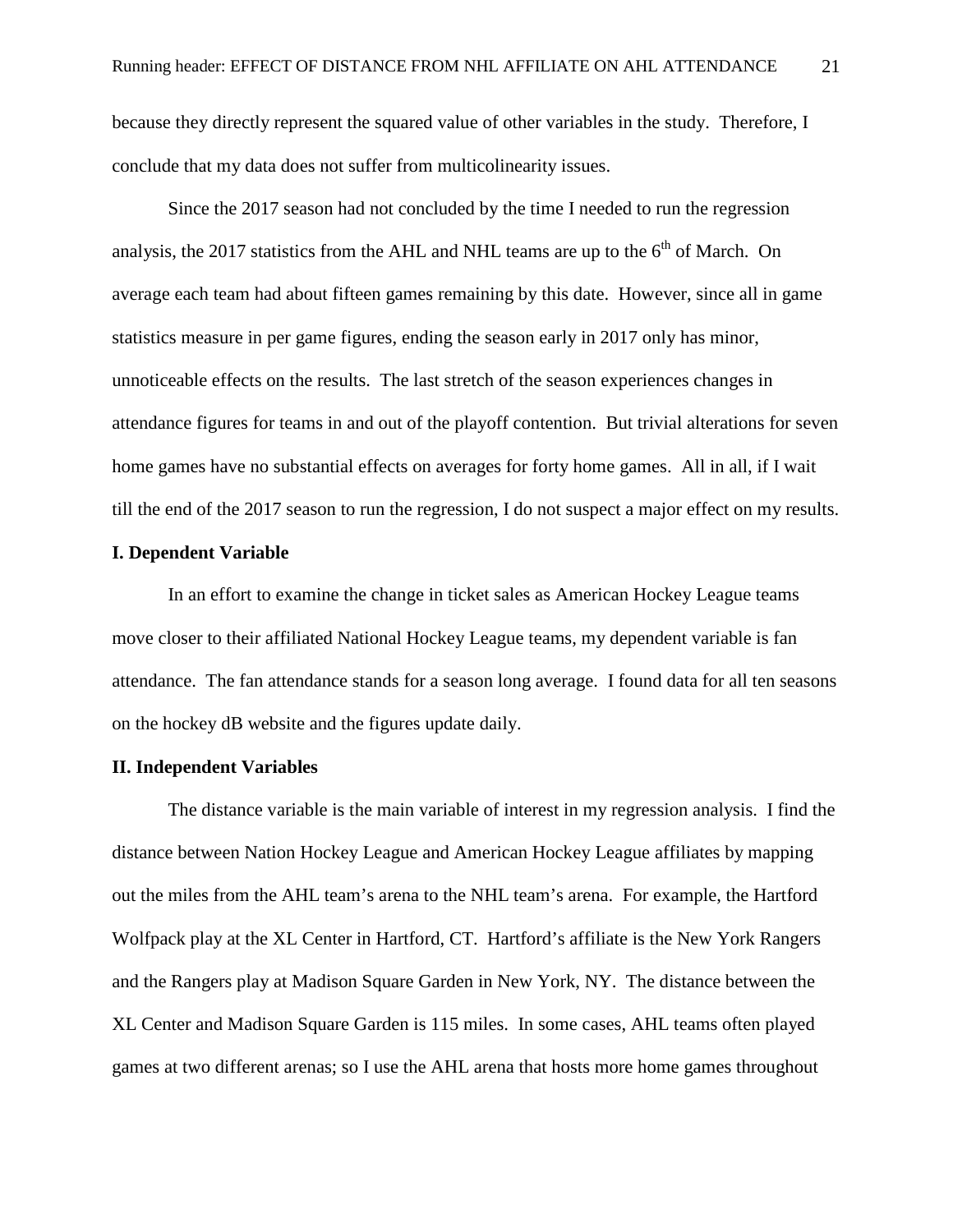the year. I predict the distance variable will have an inverse relationship with fan attendance. As teams get farther apart, attendance will decrease because fewer fans of the NHL teams can attend their affiliates' AHL games.

In game measures that I control in my analysis are American Hockey League winning percentage, goals scored per game, and penalty minutes per game. Winning percentage in the NHL and AHL is calculated by a point percentage because teams receive one point for overtime losses and two points for wins. Therefore, the most points a team can receive each game is two. So I calculate point percentage by taking the actual number of points a team earns and dividing it by two times the number of games that teams play. I predict AHL point percentage to have a positive impact on fan attendance in the AHL because fans will attend more games when the home team wins. I also square the point percentage for the AHL. I predict point percentage to increase attendance at a decreasing rate because fans lose interest when the games are too predictable and their teams are expected to win. So the squared point percentage illustrates the tapering off of fan attendance as teams win too frequently.

In several research papers on the AHL, fans have reacted favorably to more fighting and more goals scored, so I chose to include goals scored per game and penalty minutes per game for each team. The penalty minutes per game account for fighting because a player receives at least a five-minute major penalty for each fight and two-minute minor penalties for each roughing penalty. If I only incorporate number of fights per game, I lose the effects from incidences that do not end in a fight but still excite the crowd. I employ per game numbers instead of totals because the number of games per year varies from 68 games to 76 games. I predict both penalty minutes and goals scored to have a positive effect on fan attendance because fans historically enjoy hockey games with more aggression and more scoring.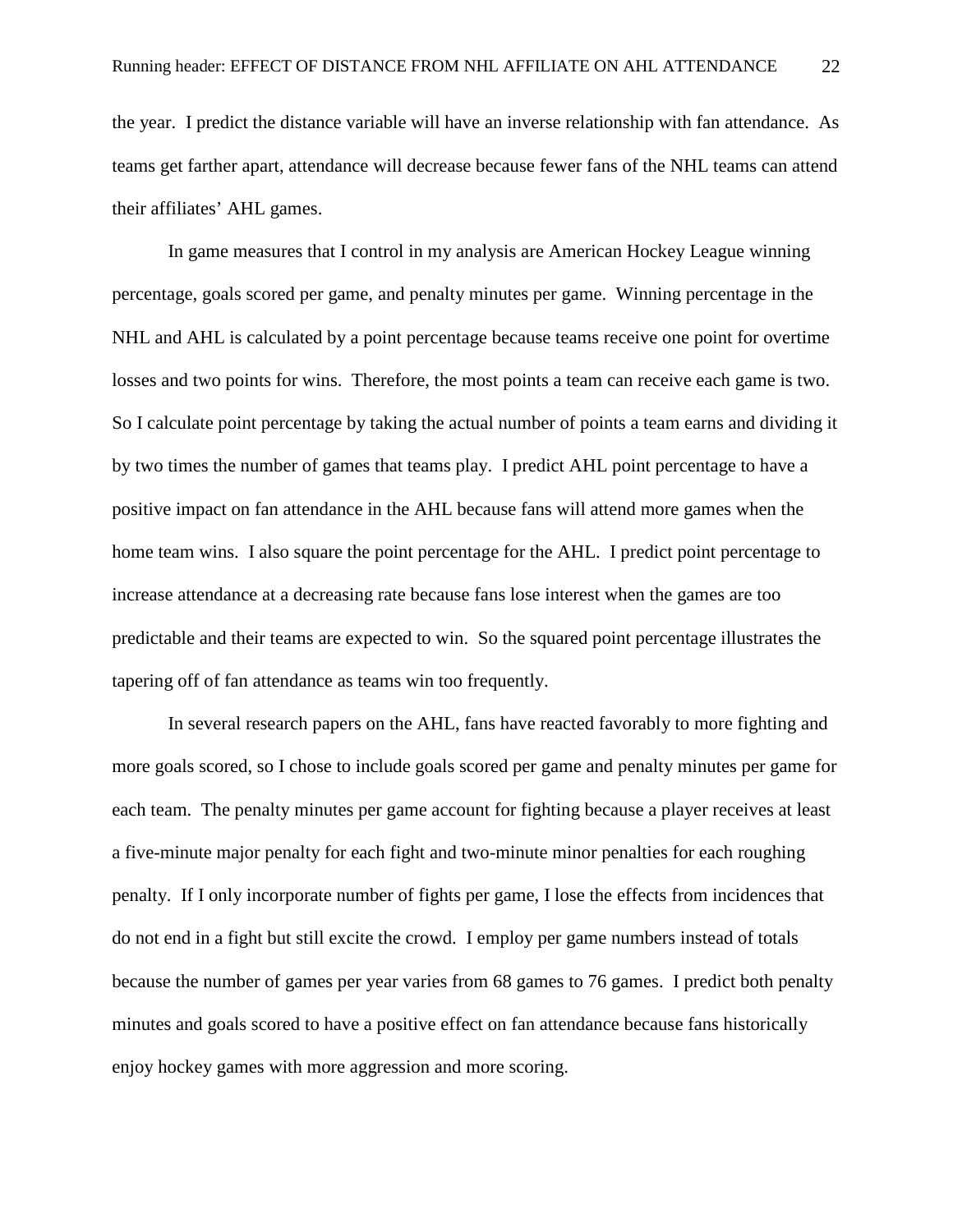Two variables that examine the AHL stadium quality are age of the stadium and stadium capacity. All team websites display details about the stadium that include the data I use for these two variables. I believe as stadium capacity increases, fan attendance will also increase because the team will have more tickets to offer and sell to fans. On the other hand, as age of the stadium increases, I anticipate the fan attendance will decrease because fans value the quality and technology associated with more modern venues. At the same time, I square the age of the AHL stadium and use that as another variable because the oldest stadiums may have history in them that fans appreciate more than the youth of a stadium. For example, Fenway Park and Wrigley Field are two of the oldest stadiums in Major League Baseball but fans appreciate the history associated with those stadiums, so they continue to attend games even though the stadiums lack the modern features. As a result, I predict the age of the stadium to decrease fan attendance at a decreasing rate and I predict the stadium capacity to increase fan attendance.

Continuing with age, I recognize age of the AHL team and the age of the affiliated NHL teams. Again, all of the team websites provide historical data that I use in my data collection. If the team changes names from one year to the next but remain in the city, then I considered that to be the same team. Also, if an affiliation changes from one year to the next, I consider that to be the same team. However, if an AHL team relocates to a new city, then I determine that to be a new team in that new city. I suspect the age of the AHL team will have a positive effect on fan attendance because more time in a city will attract more fans of the AHL. Older NHL teams should have more fans for the same reason. As a result, more fans should attend AHL games hoping to see young stars develop into roles at the major league level. I anticipate the age of the AHL team and the age of the NHL team to have positive relationships with the dependent variable.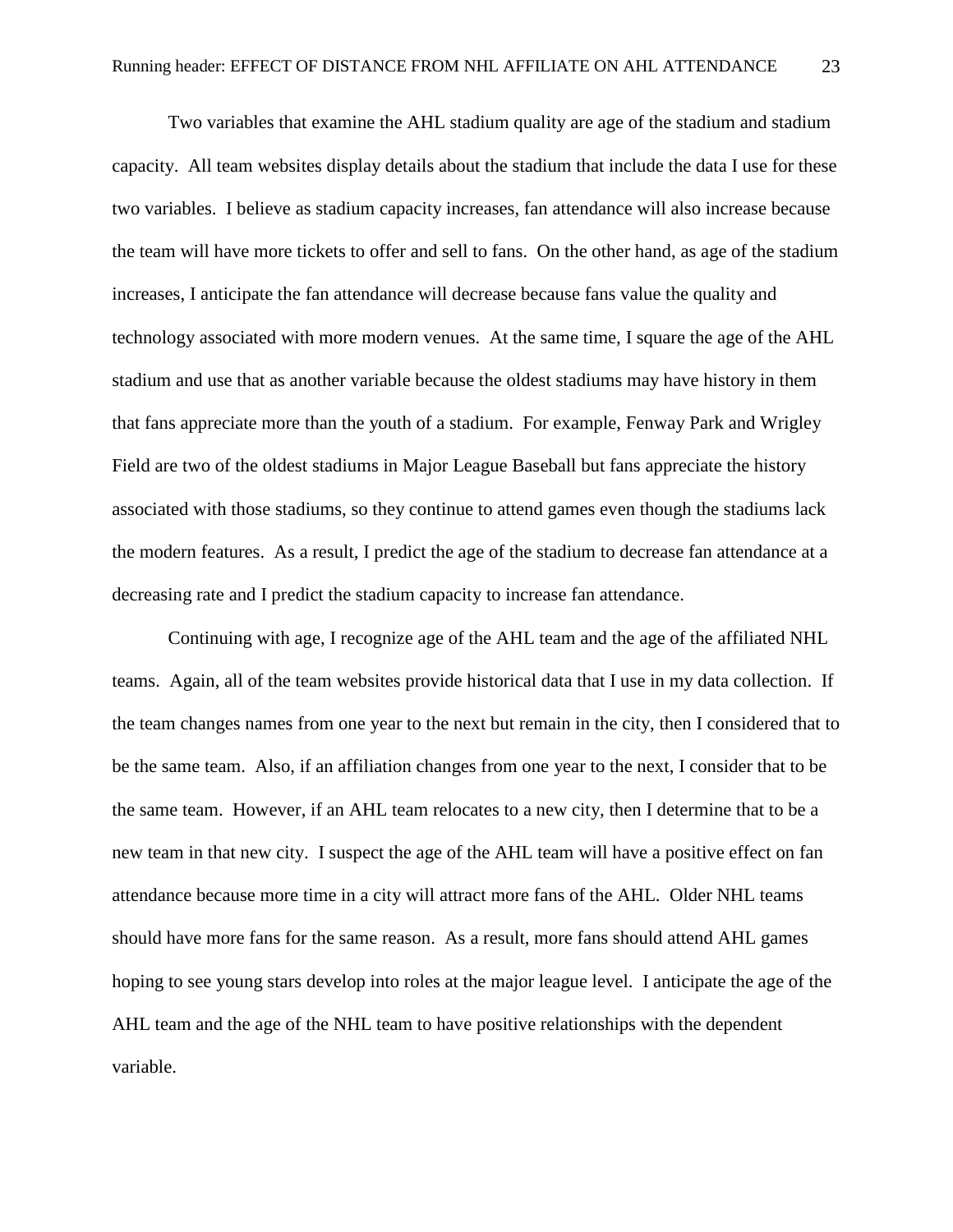In order to assess the substitution effect in the city, I apply variables for the 2013 NHL Lockout, the NHL fan attendance, and the other sports teams in the city. The 2013 NHL Lockout occurs for half the 2012-2013 season and it shrinks the NHL schedule from 82 games to 48 games. I use a dummy variable for that season. All hockey games are substitute goods, so I predict the lockout to increase fan attendance in the AHL during the lockout season because if fans cannot attend NHL games, they will choose the AHL games. Similarly, as the number of sports teams in the city increases, then the AHL team will have more competition and its fan attendance will suffer as a result. So, fan attendance will decrease as the number of teams in the city increase. Continuing, I find the NHL fan attendance numbers from 2007-2017 on the hockey dB website and predict as the NHL fan attendance rises, less fans will attend AHL games. If more fans attend the affiliates' games, then less consumption is leftover for AHL games. So the coefficients on NHL fan attendance and other sports teams in the city should be negative, while the dummy variable for the 2013 NHL Lockout should be positive.

During the studied seasons, several NHL teams change their AHL affiliations. In some cases, the name of the AHL team changes from one year to the next. In other cases, the AHL team changes all of their players as they associate with another NHL team. For instance, when the Springfield Falcons changed their NHL affiliates from the Columbus Blue Jackets to the Arizona Coyotes in 2015, all of the players with the Columbus Blue Jackets organization leave with the NHL team. Finally, the last change occurs when an NHL team uproots their AHL team and moves them to a completely different city. For example, in 2015, the San Jose Sharks migrate the Worcester Sharks to San Jose. Dummy variables for new name, new affiliate, and relocation capture these effects. I predict the new name and relocation coefficient to be positive as fan attendance sparks immediately after the change. I forecast the new affiliate will have a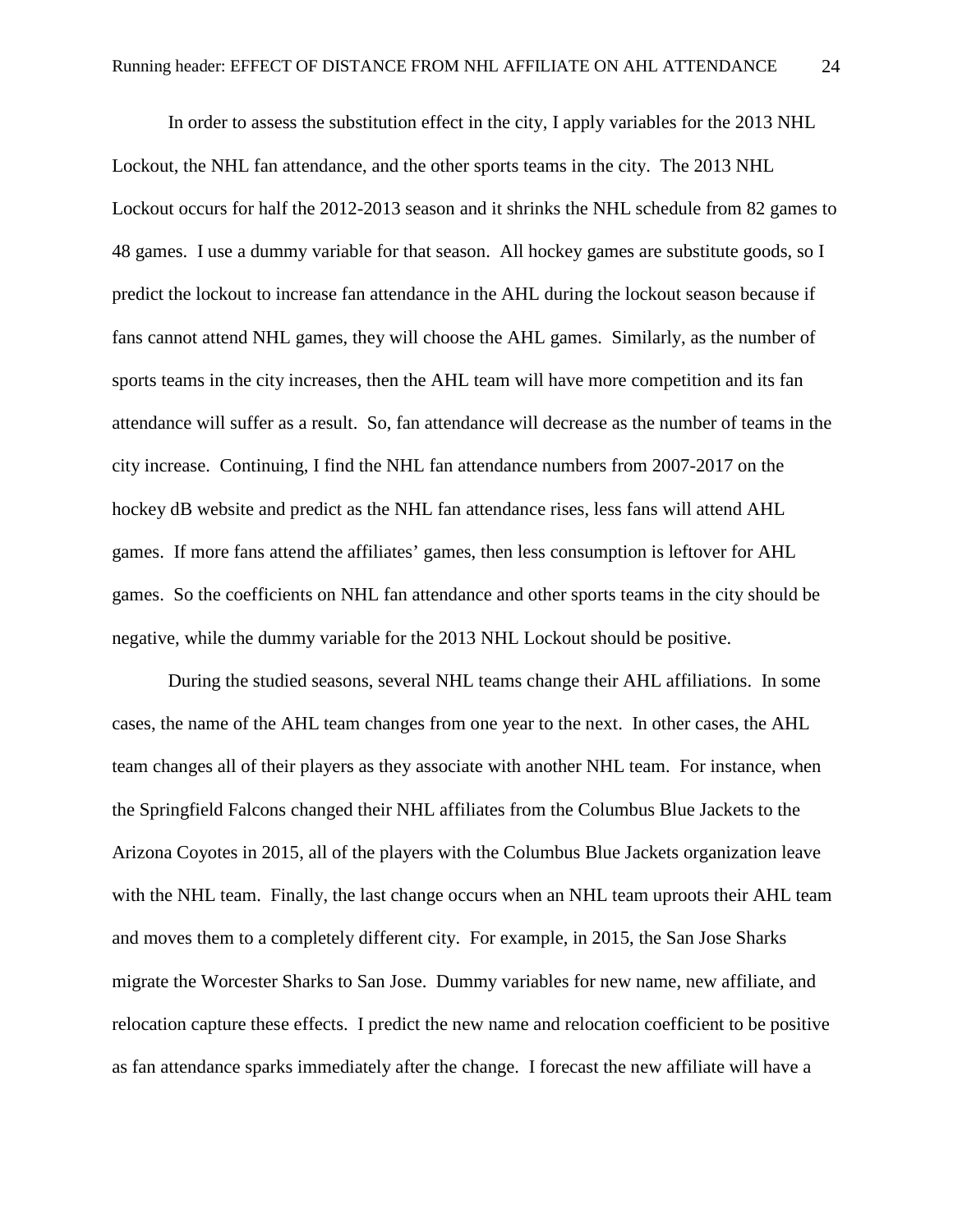negative coefficient because fans will not be interested in watching all new players that are viewed as rivals in previous seasons.

# **III. Variables Not Included**

Unfortunately, the lack of information on AHL teams affects my results because more controlled variables help isolate the true effect of distance from NHL affiliate on AHL fan attendance. Specifically, I want to find a fan cost index or some sort of ticket price to include in my results. Simple economics teach that price can often change the demand of a product. So, if one AHL team has a higher price than another AHL team, then the demand for the higher price will go down, if all else is equal. So I predict fan attendance to be negatively affected by ticket price, but I am unable to find data on ticket prices. At the same time, ticket prices vary with the local income level in the community. Consequently, I cannot extract data on local per capita income for each of the cities at hand. I cannot find reliable income levels for Canadian cities after 2014, so I withdraw the variable.

Continuing with variables to isolate the differences in the city, I attempt to find statistics on population rates of each city. Population rates update every five to ten years; so I cannot include data if they do not have proper updates each year. I could find the population from one year and factor in the birth and death rates for the following years. However, this information does not include the number of people moving into and out of the city. Ultimately, the random effects estimator should capture changes from one city to the next; so missing data on population rates, and communal income levels does not affect the results.

Finally, my most discouraging search comes as I look for data to support promotional events in the AHL. As mentioned in my literature review, promotional events have positive effects on fan attendance in the AHL. So I attempt to recognize this effect and control it in my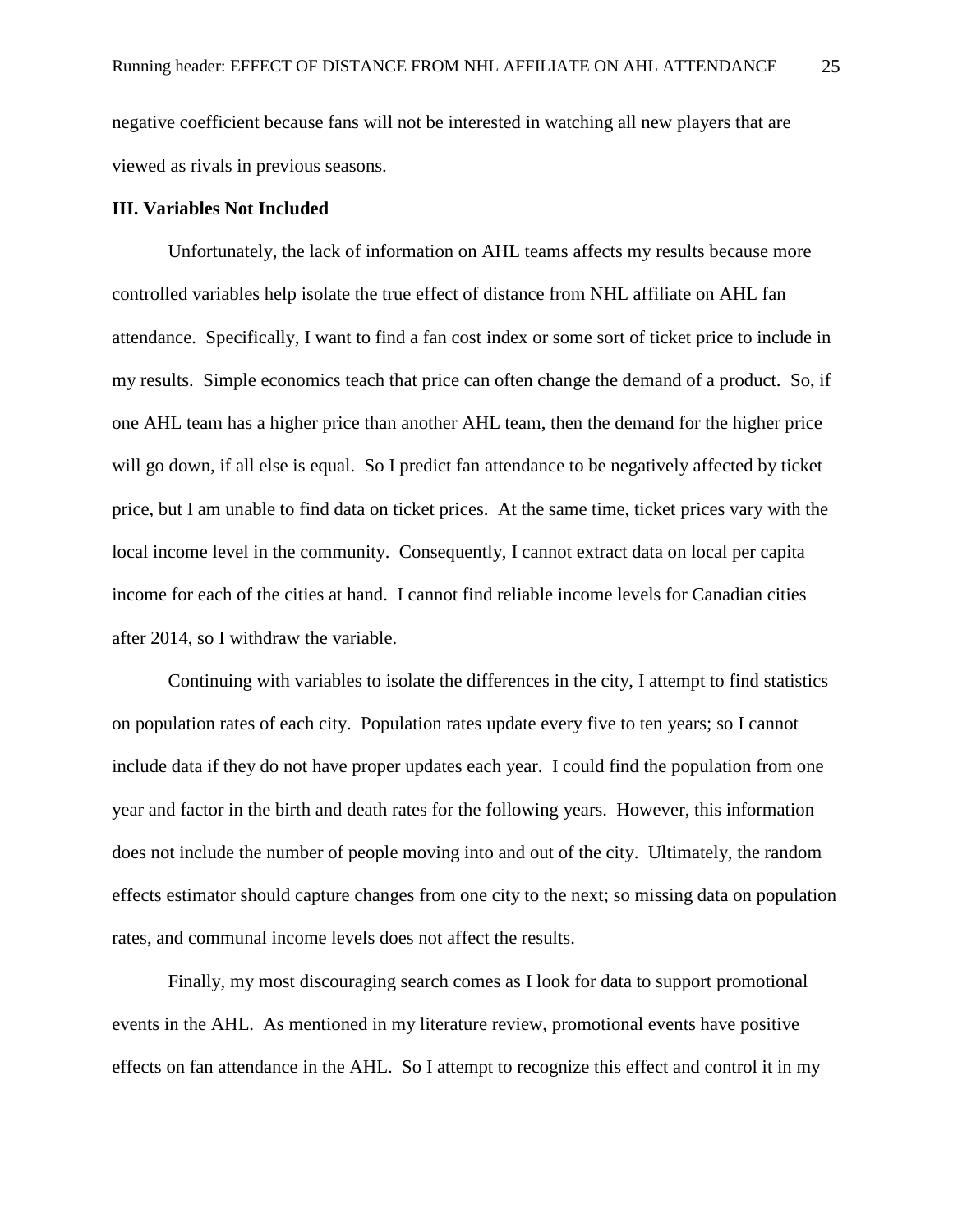analysis. I find that most AHL teams send out promotional events schedules for the current year. However, acquiring promotional events schedules online is not possible. While reviewing promotional events schedule's for this year, I notice that most AHL teams had twenty-five to thirty promotional events each year. The only team that had less promotional events was the Utica Comets. The Comets have a stadium capacity of 3,860, which is far below the league average. On top of that, the Comets sell out every game. So, in theory, if they sell all of their seats, they do not need to waste money on promotional events. If I had data on promotional events, I do not believe the results would be significant because aside from the Comets, each AHL team has similar amounts of promotional events. I wish I could find data on all of my theorized independent variables, but the American Hockey League lacks information.

#### **Empirical Results**

The following section outlines and compares the results from the pooled ordinary least squared estimator and the random effects estimator. The asterisks on the coefficients represent the level of significance for each of the independent variables in the charts. No asterisk means the variable has an insignificant effect on AHL fan attendance. One asterisk means the independent variable is significant at the 10 percent significance level. Two asterisks mean the variable is significant at the 5 percent significance level. Finally, three asterisks mean the variable is significant at the 1 percent significance level. First, the pooled ordinary least squared results are shown below.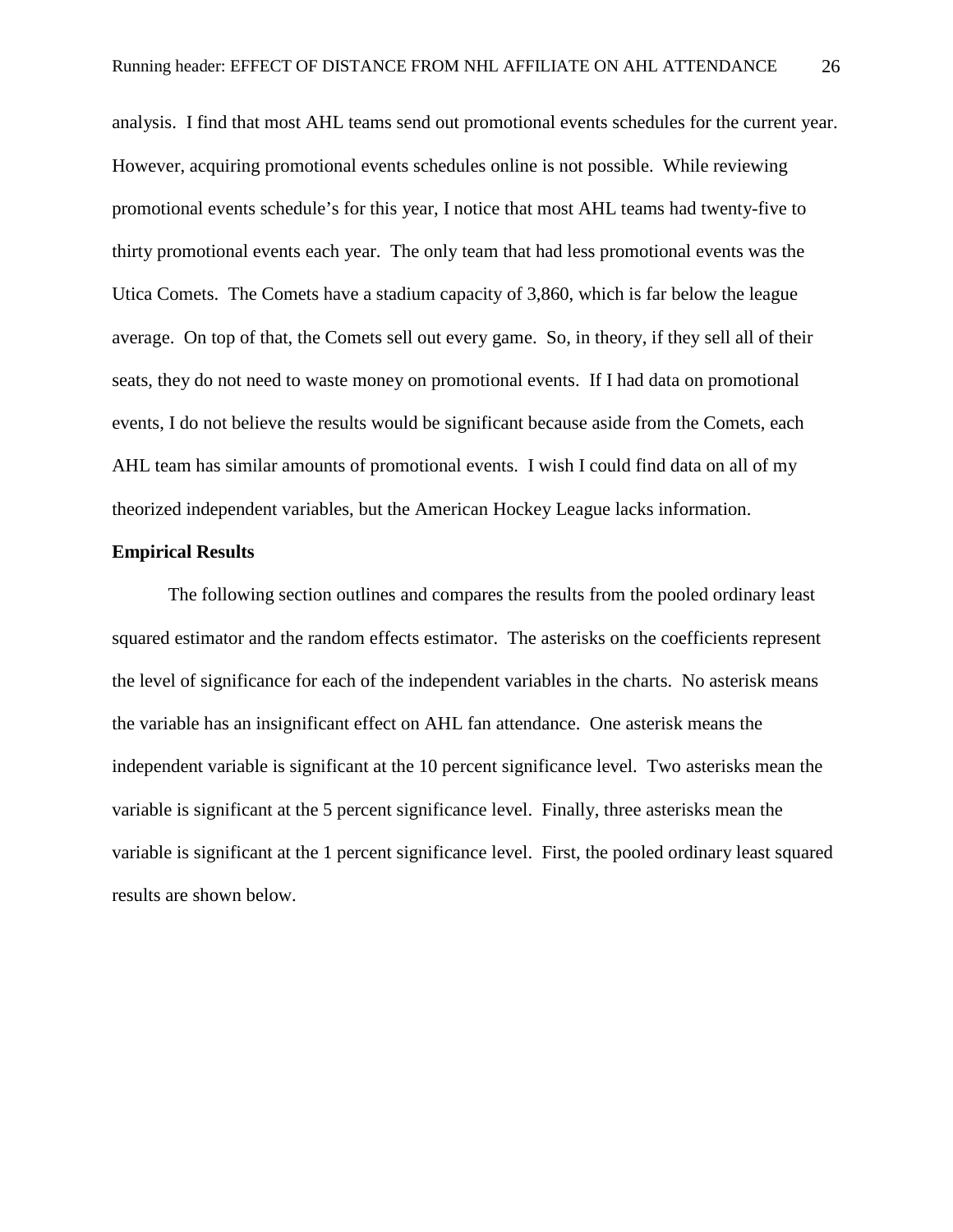| Pooled OLS Estimator      |               |                |  |  |  |
|---------------------------|---------------|----------------|--|--|--|
| Variables                 | Coefficient   | $P -$<br>Value |  |  |  |
| <b>Distance</b>           | $-0.178576**$ | 0.025          |  |  |  |
| Point %                   | $-85.24853$   | 0.435          |  |  |  |
| Point % Squared           | 1.013305      | 0.323          |  |  |  |
| Goals                     | 372.2866      | 0.367          |  |  |  |
| <b>Penalty Minutes</b>    | $-41.3567$    | 0.208          |  |  |  |
| <b>Stadium Capacity</b>   | 0.0548824**   | 0.020          |  |  |  |
| Age of Stadium            | $-22.65195$   | 0.185          |  |  |  |
| SA squared                | 0.0175772     | 0.939          |  |  |  |
| <b>NHL Fan Attendance</b> | 0.0364864     | 0.365          |  |  |  |
| <b>Other Sports Teams</b> | 109.2343***   | 0.005          |  |  |  |
| Age of AHL Team           | 10.32862*     | 0.073          |  |  |  |
| Age of NHL Team           | $-4.056515$   | 0.366          |  |  |  |
| DV New Affiliate          | 225.5933      | 0.450          |  |  |  |
| DV Relocation             | 31.2585       | 0.933          |  |  |  |
| DV New Name               | $-186.3292$   | 0.848          |  |  |  |
| DV Lockout                | 371.9467      | 0.184          |  |  |  |
| Intercept                 | 5565.238*     | 0.079          |  |  |  |

From the Pooled OLS estimator, the variable that represents distance from American Hockey League team to National Hockey League affiliate is significant at the 5 percent significance level. Furthermore, the distance variable also has the predicted sign on the coefficient. Therefore, as predicted, the distance from an NHL affiliate has a negative effect on AHL Fan Attendance. Holding all other variables equal, moving farther away from their affiliated NHL teams results in lower AHL fan attendance. When distance from NHL affiliate increases by 100 miles, AHL fan attendance is predicted to decrease by about 18 fans per game.

Other variables that have significant effects on fan attendance in the AHL include age of AHL team, stadium capacity, and other sports teams in the city. Age of AHL team is significant at the ten percent level and the coefficient is positive. As predicted, when AHL teams stay in their respective cities, they increase fan attendance because more time in the lead can lead to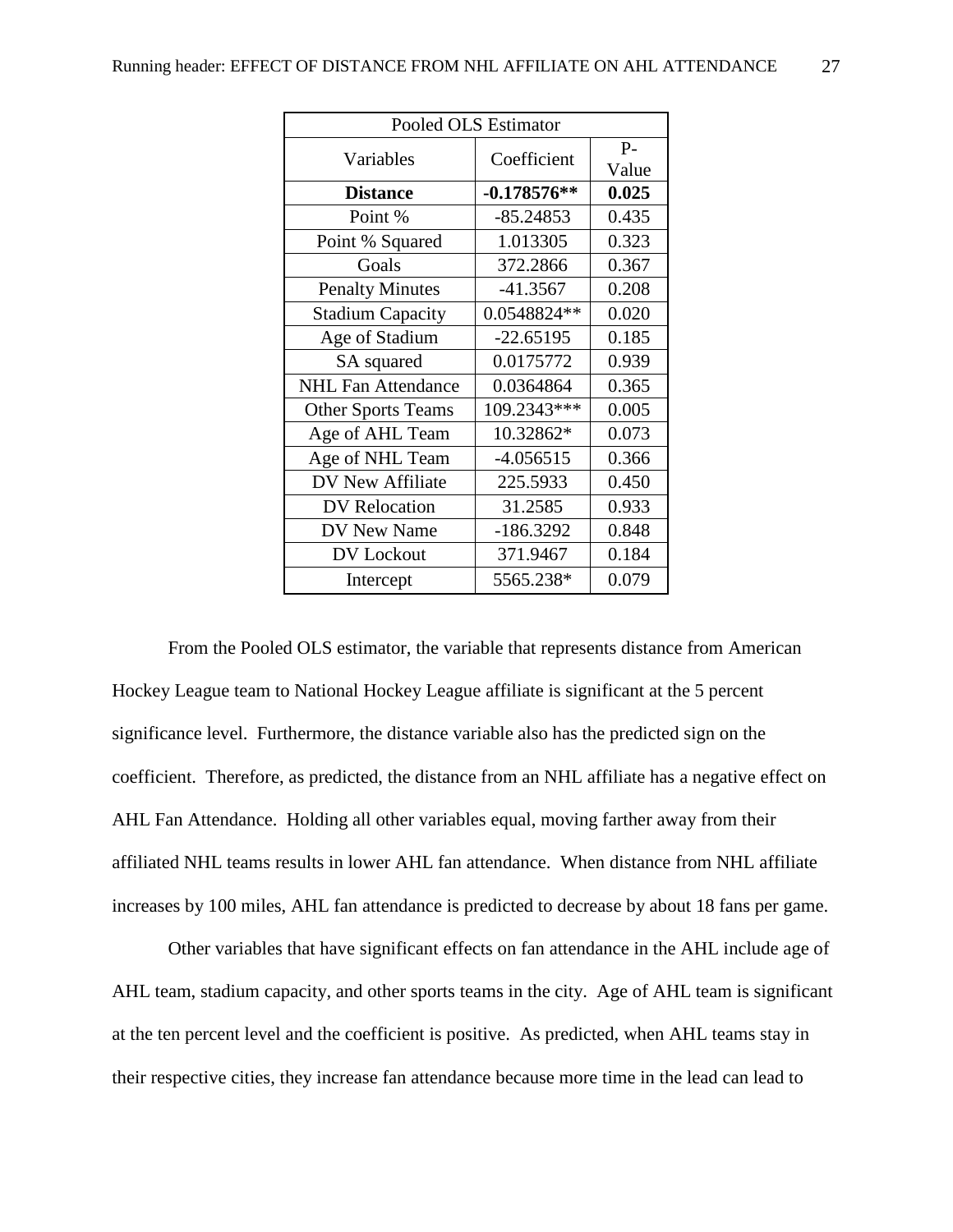more fan support. As the age of the AHL team increases by 1 year, fan attendance predicts to increase by over ten fans per game. So if a young team struggles with fan support, it should stay in the city and wait for support to develop with their age.

Stadium capacity has a positive effect on fan attendance in the AHL during the ten seasons from 2007 to 2017. Each additional 100 seats of capacity are predicted to increase fan attendance by over 5 fans a game. Obviously one might recognize that adding 100 seats may not be worth the expense if only five more fans walk through the door each game, but there is a positive relationship between fan attendance and stadium capacity that is significant at the five percent significance level. Originally, more sports teams in the city are anticipated to have a negative effect on fan attendance in the AHL because other sports teams are direct substitutes to the AHL team in that city. However, in the pooled OLS results, increasing the number of sports teams in the city actually increases the number of minor league hockey fans per game. Cities that have more sports teams might also have more sports fans. So, the more sports fans in the city outweigh the substitution effect of losing fans to other sports teams in the city. Holding all else constant, increasing the number of sports teams in a city is predicted to increase fan attendance by about 110 fans per game.

Unfortunately, all other variables that account for team performance, team history, affiliate's team history, stadium quality, and substitutions have insignificant effects on fan attendance in the American Hockey League from 2007 to 2017. The R squared of the pooled OLS estimator is 0.2427; therefore, the variation of the AHL fan attendance is explained by 24.27 percent of the variation in the independent variables. Also, the F statistic for the estimator is 6.73 and significant at the 1 percent level. However, the results from the random effects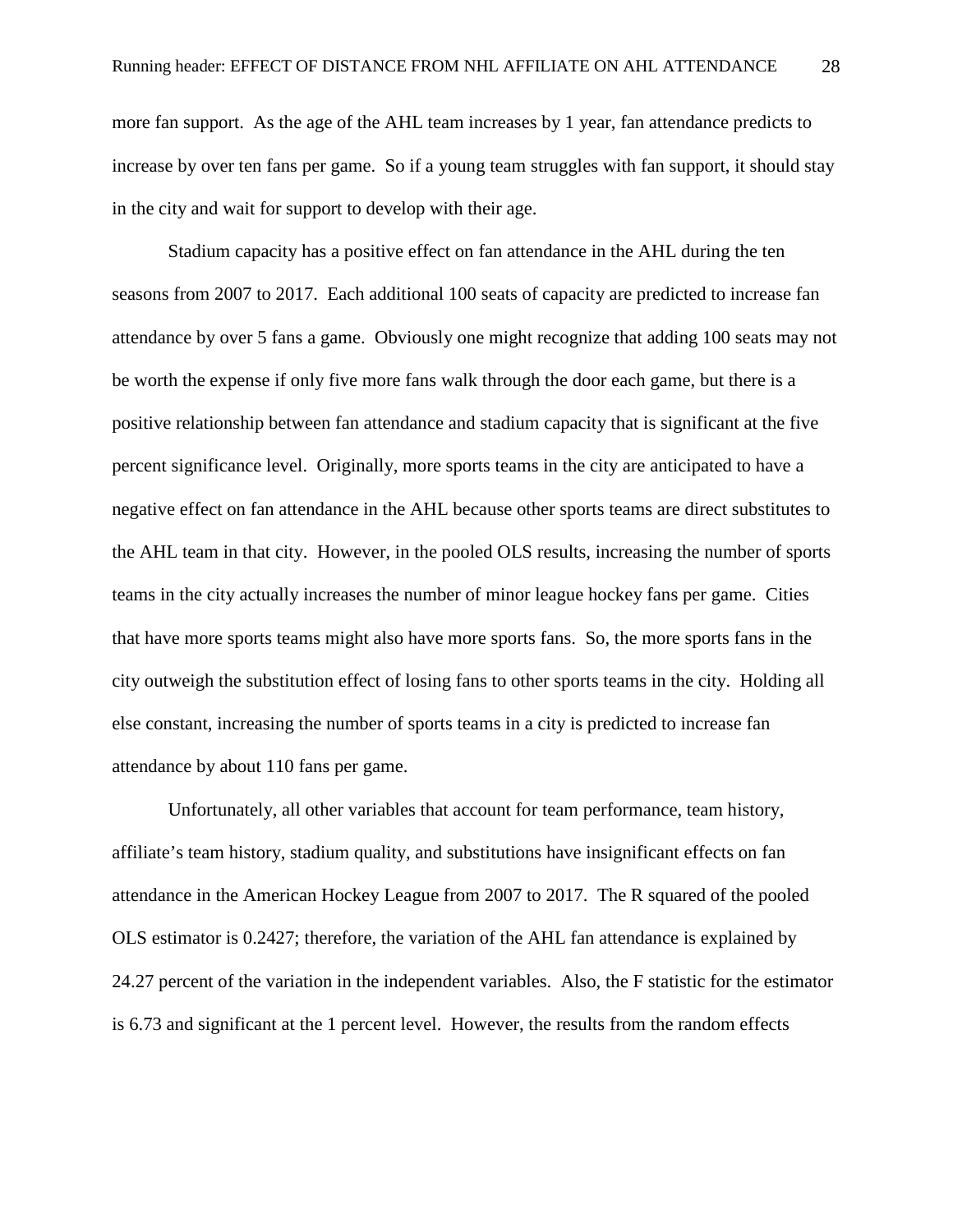| <b>Random Effects Estimator</b> |                |         |  |  |  |
|---------------------------------|----------------|---------|--|--|--|
| Variables                       | Coefficient    | P-Value |  |  |  |
| <b>Distance</b>                 | $-0.0101305$   | 0.909   |  |  |  |
| Point %                         | $-76.69332$    | 0.104   |  |  |  |
| Point % Squared                 | 0.7750384*     | 0.068   |  |  |  |
| Goals                           | $-92.13182$    | 0.611   |  |  |  |
| <b>Penalty Minutes</b>          | $-19.12916$    | 0.198   |  |  |  |
| <b>Stadium Capacity</b>         | 0.1283022*     | 0.064   |  |  |  |
| Age of Stadium                  | $-48.14942$    | 0.253   |  |  |  |
| SA squared                      | 0.7482679      | 0.158   |  |  |  |
| <b>NHL Fan Attendance</b>       | $0.1167367***$ | 0.000   |  |  |  |
| <b>Other Sports Teams</b>       | 38.05839       | 0.782   |  |  |  |
| Age of AHL Team                 | 21.40693       | 0.105   |  |  |  |
| Age of NHL Team                 | $-14.49562***$ | 0.003   |  |  |  |
| DV New Affiliate                | 148.3768       | 0.395   |  |  |  |
| DV Relocation                   | 263.1847**     | 0.017   |  |  |  |
| DV New Name                     | 409.9775       | 0.234   |  |  |  |
| DV Lockout                      | 345.0868***    | 0.000   |  |  |  |
| Intercept                       | 4593.493***    | 0.010   |  |  |  |

estimator show different variables that have significant and insignificant effects on fan attendance in the American Hockey League from 2007 to 2017.

With the random effects estimator results, the distance variable is no longer significant at any acceptable significance level. Obviously, since the random effects estimator accounts for more potential variables associated with the AHL city, I expect that other variables may lose significance. Despite the lack of significance, the distance from NHL affiliate still has the expected sign of the coefficient. Although the sign of the coefficient does not matter, as much, when the variable is insignificant, the results are still promising to see the coefficient has the expected sign.

The only variable that is consistent in both the pooled ordinary least squared estimator and the random effects estimator is the independent variable for stadium capacity. Stadium capacity is significant in the random effects estimator at the 10 percent level. Therefore, the new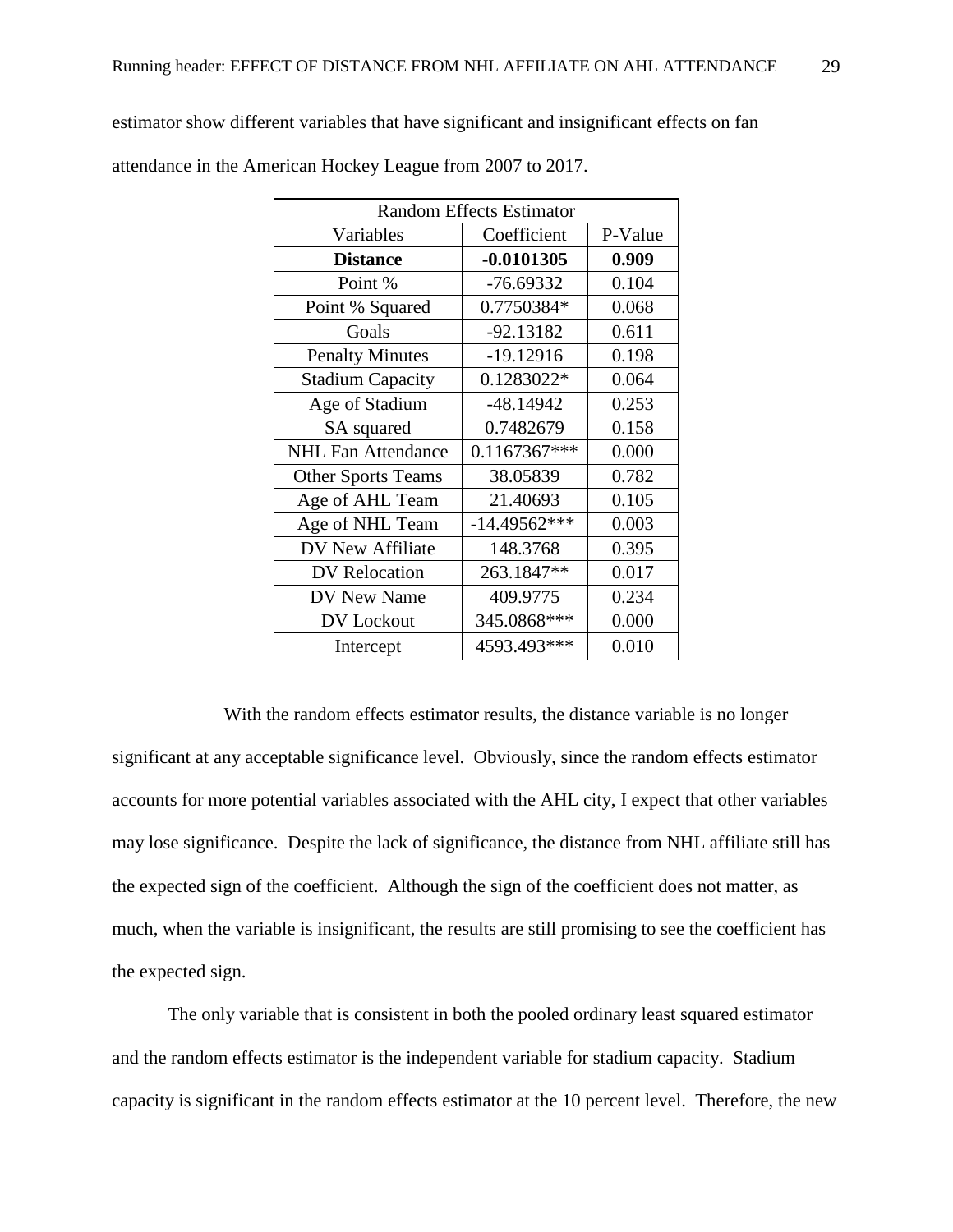results lose some significance, but capture the same sign and a higher coefficient. Holding all else equal, when stadium capacity increases by 100 seats, AHL fan attendance is predicted to increase by about 13 fans per game. Interestingly, the history of the NHL team matters in the random effects estimator. As the age of the NHL affiliate increases by one year, American Hockey League fan attendance is predicted to decrease by about 15 fans per game. The age of the NHL team is significant at the one percent level. I assume the age of the NHL team negatively affects minor league fan attendance because older NHL teams will draw more audience to their games and pull away from attending minor league games.

Moreover, the year after an AHL team relocates, the fan attendance is significant and is predicted to increase by about 263 fans per game. The dummy variable representing relocation is significant at the five percent level. Clearly, the year after relocations, teams experience a significant increase in fan attendance. The new communities that receive minor league teams display their support with this impressive increase in fan attendance.

In terms of the substitution effect, the random effects estimator provides mixed results. The dummy variable representing the 2012-2013 NHL Lockout shows that AHL fan attendance increases at the one percent significance level during the lockout year. As previous research shows, NHL and AHL games are direct substitutes. So, when the NHL is in the 2012-2013 lockout, minor league hockey games become more demanding as fan attendance is predicted to increase by about 345 fans per game. On the other hand, the variable representing NHL fan attendance is significant at the one percent level and the sign of the coefficient is positive. Interestingly, the positive relationship between NHL fan attendance and AHL fan attendance indicates that NHL popularity helps bolster ticket sales for their minor league affiliates. More popular NHL teams also increase the level of attraction for their AHL teams. Specifically, as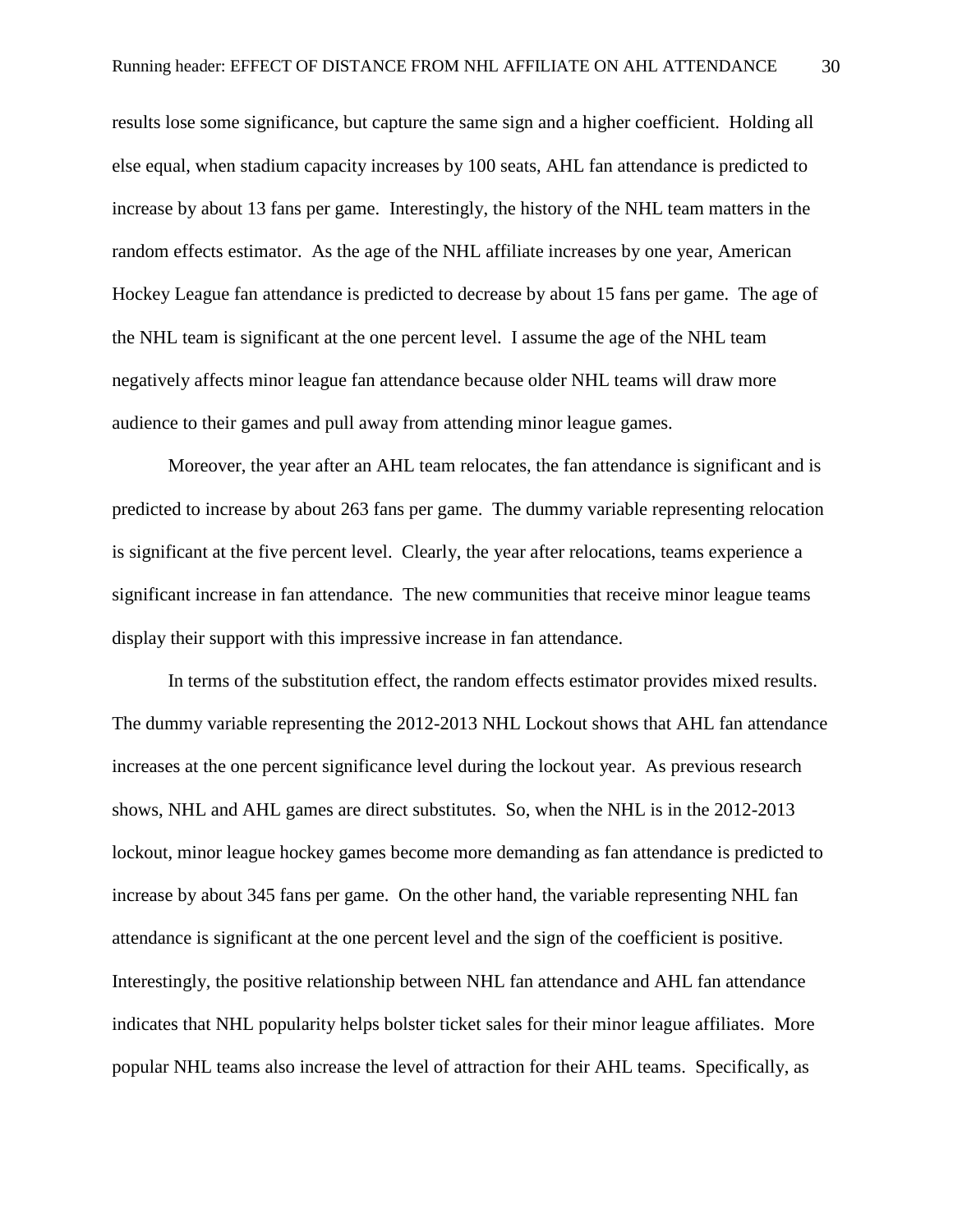NHL fan attendance increases by 100 fans per game, AHL fan attendance is predicted to increase by about 12 fans per game. Therefore NHL and AHL games are direct substitutes when NHL games are not available to hockey fans, but they also have a positive relationship when both games are provided to the fans.

With a p-value of 0.104 and a significant squared term, win percentage has an effect on fan attendance in the random effects estimator. Obviously, most economists do not accept anything greater than 0.1, but this mere excess shows that win percentage still affects the dependent variable. Interestingly, win percentage actually has a negative coefficient with a positive squared term. Therefore, win percentage decreases fan attendance at an increasing rate. This negative relationship shows that fans do not favor games when the home town team wins. Statistically, the R-squared of the random effects model is 0.1038. So, about 11 percent of the variation in AHL fan attendance is explained by the variation in the independent variables.

#### **Conclusion**

Originally, this research set out to connect minor league fan attendance with distance between minor and major league affiliates. As National Hockey League player salaries swell out of control and municipalities restrict government support, the National Hockey League struggles to support the entire organization with their revenue. American Hockey League teams are left to make up more of their expenses. Finding a way to increase fan attendance will help AHL teams afford their expenses without relying on NHL revenue streams. Theoretically, I predict minor league hockey teams will have higher fan attendance figures when they locate closer to their major league affiliates. In my research, I find little support of my theory, but I do find alternative characteristics of minor league hockey fans.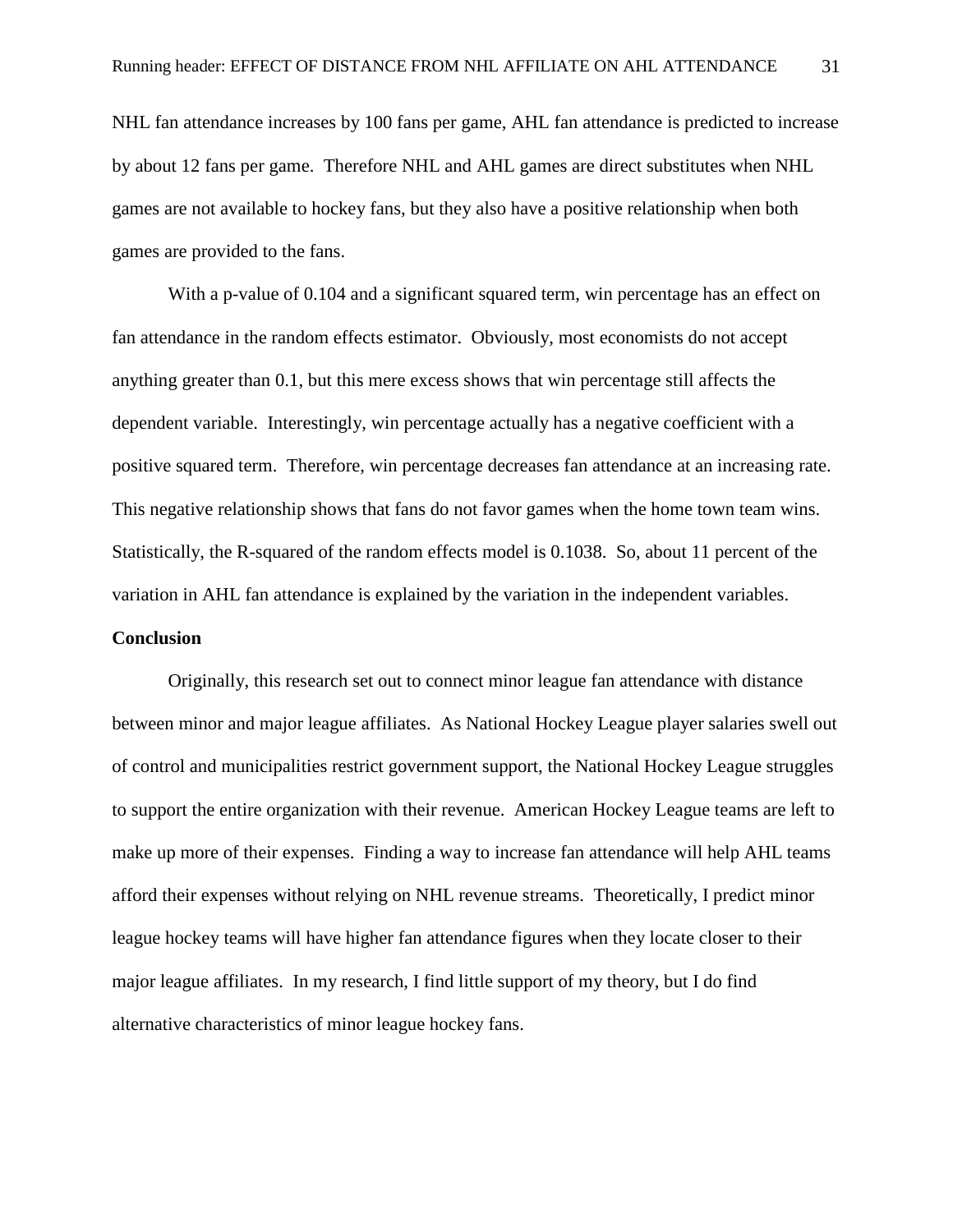Some of the empirical results directly explain how to increase fan support. For example, increasing stadium capacity positively and significantly increases fan attendance. Also, more NHL popularity leads to more support of the minor league affiliates. At the same time, AHL fan attendance increases the year after relocations and during NHL lockouts. Fan attendance actually decreases at an increasing rate when AHL team winning percentage increases. I am shocked to see win percentage negatively effects fan attendance at the minor league level. However, people that attend minor league games might root against the home team because they know that team affiliates with an NHL rival. I predict if AHL teams relocate closer to their NHL affiliates than win percentage will have a positive effect on fan attendance because the local fans will want to see the minor league teams win and show promise for the future of the NHL team.

Even though some findings do not directly support a way to increase fan attendance at American Hockey League games, the results reveal characteristics of minor league fans. Furthermore, understanding these fans leads to potential ticket maximization techniques. Even insignificant variables detail patterns of fan attendance during the examined period from 2007 to 2017. With an examination of all the results, AHL fans represent a group of disloyal fans looking for an event to pass their time on the weekends.

In order for fan attendance to increase when minor league hockey teams relocate closer to their major league affiliates, fans must acknowledge the existence of the affiliations. While some devoted hockey fans recognize the affiliations between major and minor league teams, many people attend minor league games without recognizing the affiliations. For instance, the Springfield Falcons changed their NHL affiliation three times from 2007 to 2017 and the results speculate that fans do not even acknowledge the changes. The year after the Springfield Falcons changed affiliates in 2010, their attendance rose by 88 fans per game, which is a very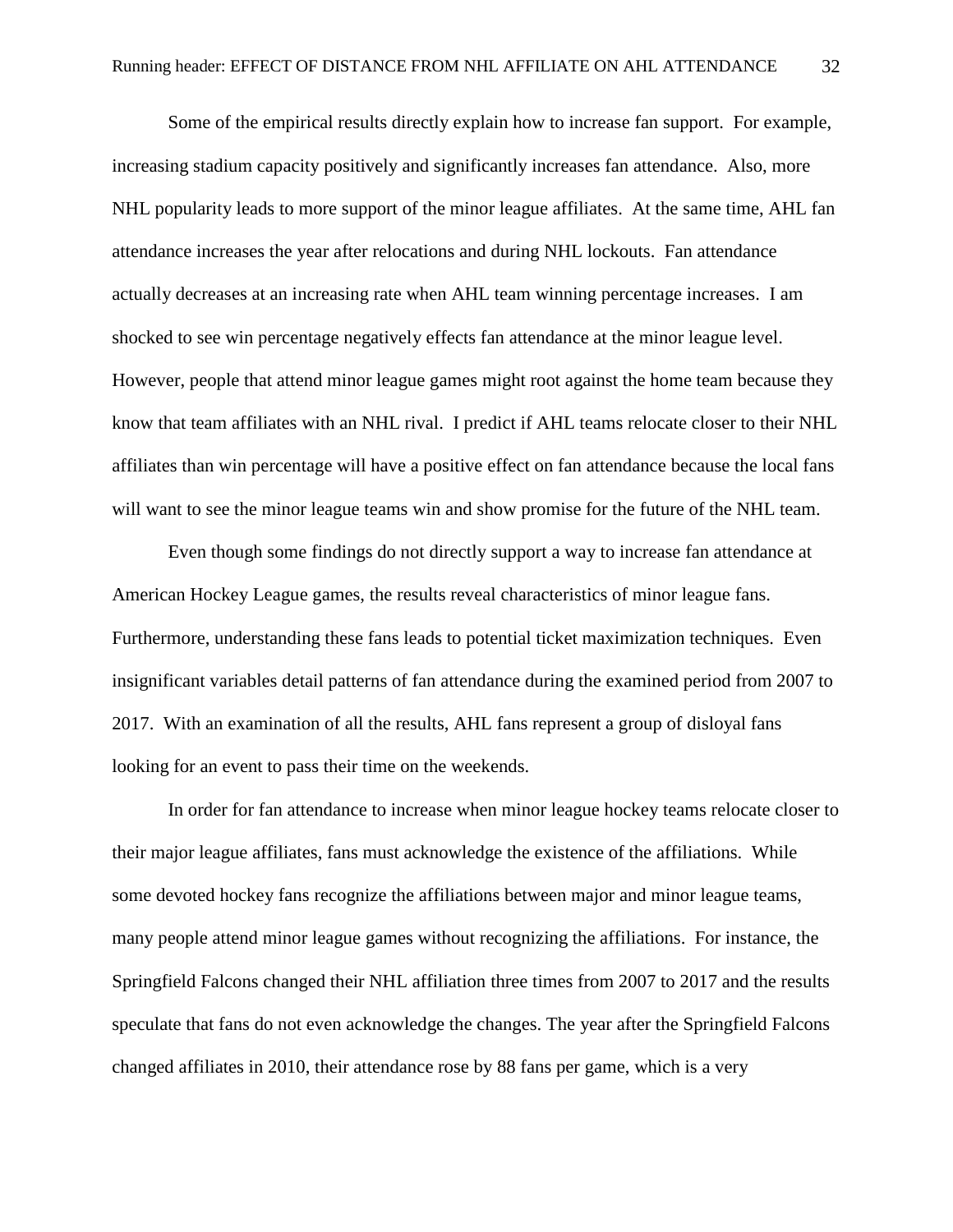unsubstantial amount. Then in 2014, the next change actually decreases attendance by 165 fans per game. Together, both years show that the affiliation changes have little effect on fan attendance in the AHL. Since the dummy variable for change in affiliations is insignificant in both estimators, the results conclude that fans do not recognize changes in affiliations.

I anticipate fan attendance effects after affiliation changes because players on the teams also change with the affiliates. Therefore, years following affiliation changes may attract more fans as they grow eager to see the new talent. However, previous fans may also lose interest after their favorite players depart with the old affiliates. At the same time, careers in the AHL are much shorter than careers in the NHL because teams constantly develop new talent. Players in the AHL either move on to the next level or they retire if they cannot manage to reach the next level. As a result, AHL fans are accustomed to player changes. Ultimately, the changes in affiliations have no significant effects on fan attendance. If fans do not react to changes in affiliations then migrating to affiliates has no effect on fan attendance at the minor league level.

Minor league hockey fans not only do not react to affiliation changes, but also do not respond to the in game measures. Neither estimator displays significant effects from goals scored per game. Moreover, none of the team performance variables are significant at the 5 percent level. Winning percentage and goals per game show significant effects in previous research; however, this study does not find the same. A lack of significance in performance measures illustrates that fans are not concerned with the outcome of the games. Since penalty minutes per game is negative and significant at the ten percent level in the pooled OLS model, I predict more families attend minor league hockey games. In this case, families attend games when parents believe teams will not represent bad influences on the children.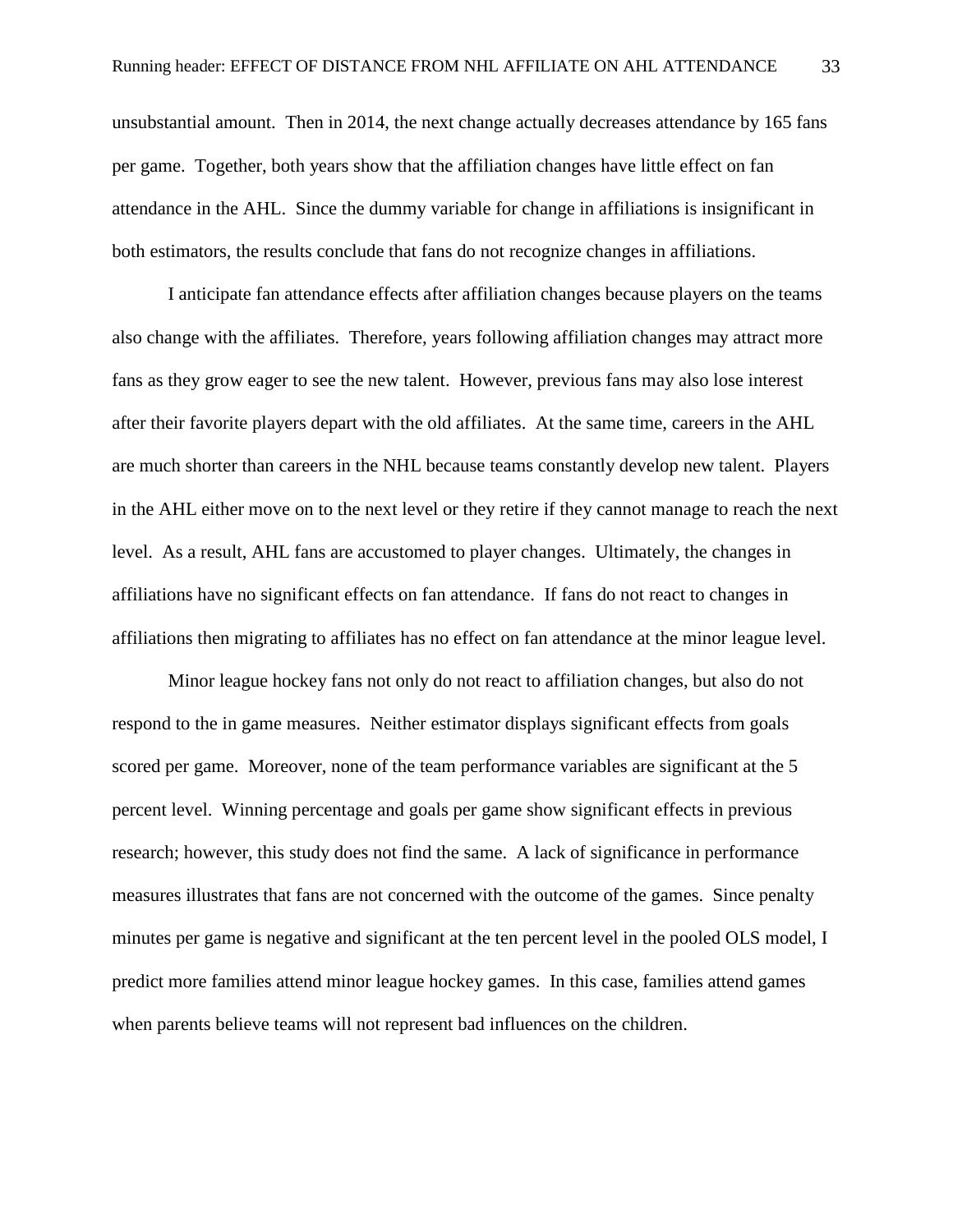With a closer examination of the results from both the pooled ordinary least squared estimator and the random effects estimator, I understand the minor league hockey fan more clearly. Minor league hockey fans choose to attend hockey games similar to the way they choose to attend the movies. Sometimes, movies dates are selected for a certain film that is in theaters. Similarly, fans attend hockey games for certain promotional events or opponent matchups. Primarily, these activities are randomly selected as something for families and friends to do to pass the time. Instead of attending a minor league hockey game to see a fight, a goal, or a win, fans occasionally attend games for the excitement and ease of attending the local team.

Now that I understand the minor league hockey fan is not a dedicated supporter of the local minor league, I still believe fans can benefit from relocating closer to their major league affiliates. Distances from NHL and AHL teams are decreasing in recent years as teams relocate to cut down on travel costs. I predict a few years after these relocations, my theory will hold some value because teams will have more time to develop their relationships with the local minor league teams and broadcast their connections with the local major league teams. Furthermore, if AHL teams take the name of their NHL affiliates in the same area, then they will see additional benefits because the local fans will recognize the connection more. As a result, teams should still relocate to minimize costs; but there is no statistical support at this time to connect American Hockey League fan attendance and distance from National Hockey League affiliate.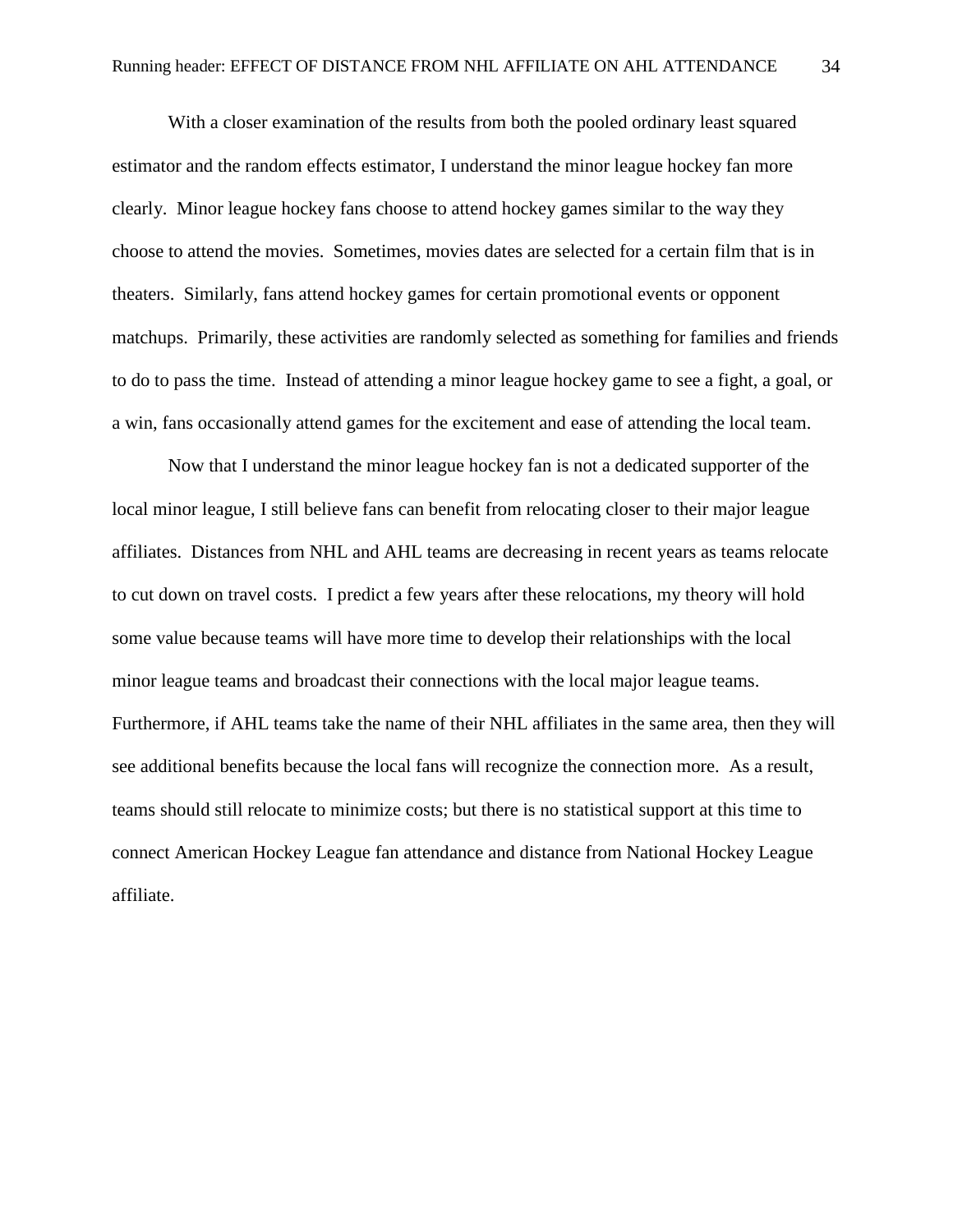### **Works Cited**

- Andreff, W., & Szymanski, S. (2006). *Handbook on the Economics of Sport*. Cheltenham, UK: Edward Elgar.
- Chatt, R., & Paul, R. (2011). Regional Differences in Fan Preferences for Minor League Hockey: The AHL. *College Research Center,* 62-73.
- Clinton, J. (2015, January 30). West Coast relocation will change the AHL forever. *The Hockey News*, 1-2. Retrieved from www.thehockeynews.com.
- Duroux, A. (2015, February 02). A proposed AHL and ECHL Realignment. Retrieved from http://www.milehighhockey.com/2015/2/2/7950263/a-proposed-ahl-alignment
- Fraser, S. P. (2007). Minor League Teams and Minor League Cities: Evidence from the ECHL. *SportMarketing Quarterly, 16*(3), 147-160.
- History of the American Hockey League. (n.d.). Retrieved April 14, 2016, from http://theahl.com/history-of-the-american-hockey-league-p137543

Hughes, T. (2015, May 04). Making sense of all the team movement in minor league hockey this 2015 offseason. Retrieved from http://www.broadstreethockey.com/phantoms/2015/5/4/8545695/minor-league-hockeyrelocation-expansion-ahl-echl-ohl-2015

- Kennett, P. A., Sneath, J. Z., & Henson, S. (2001). Fan satisfaction and segmentation: A case study of minor league hockey spectators. *Journal of Targeting, Measurement and Analysis for Marketing, 10*(2), 132-142. doi:10.1057/palgrave.jt.5740040
- Lertwachara, K., & Cochran, J. J. (2007). An Event Study of the Economic Impact of Professional Sport Franchises on Local U.S. Economies. *Journal of Sports Economics, 8*(3), 244-254. doi:10.1177/1527002506286774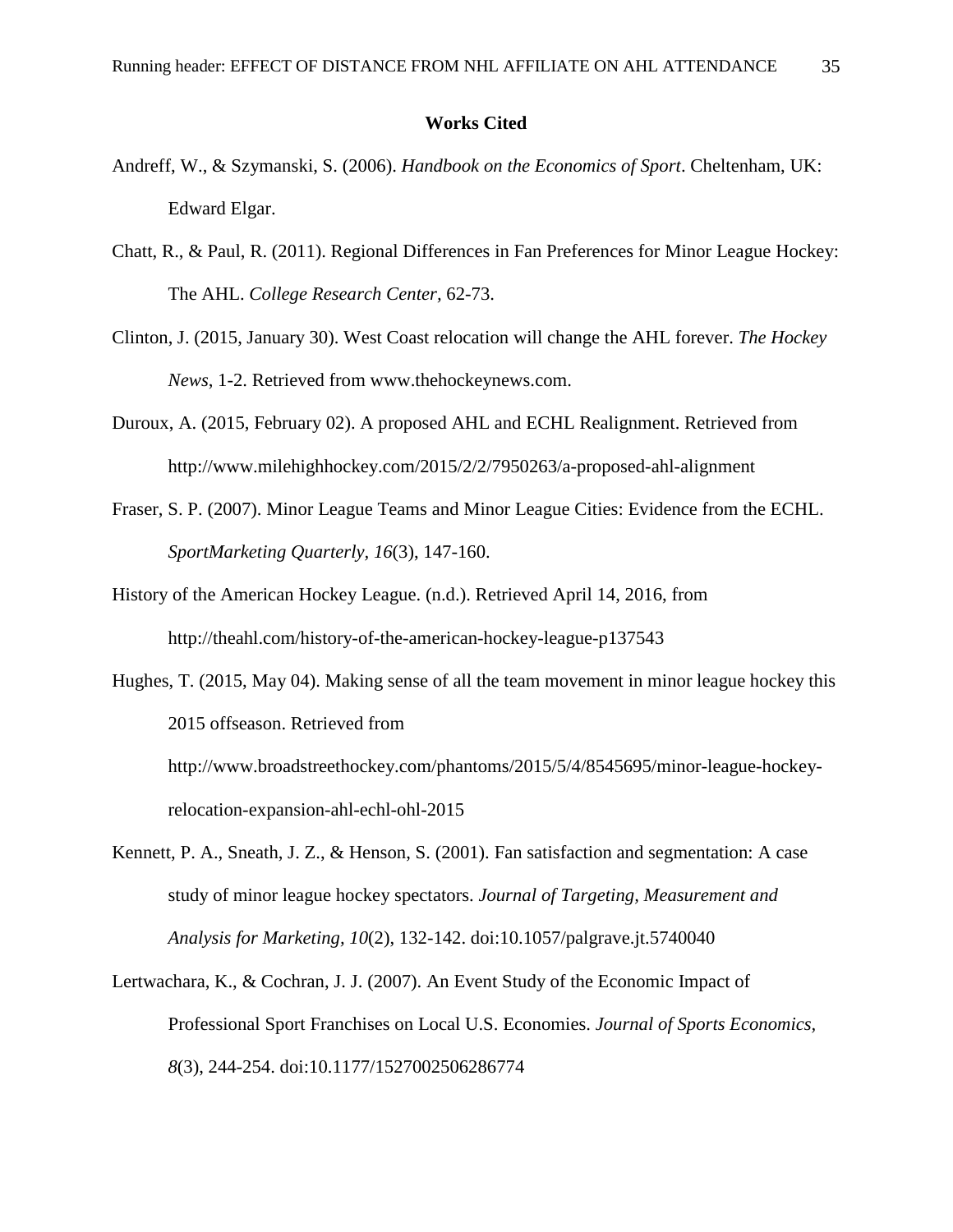- Mros, J. (2014). *Fan Culture in the American Hockey League* (Master's thesis, St. John Fisher College, 2014) (pp. 1-24). Rochester: Fisher Digital Publications.
- Paul, R. J., & Weinbach, A. P. (2011). Determinants of Attendance in the Quebec Major Junior Hockey League: Role of Winning, Scoring, and Fighting. *International Atlantic Economic Society, 39*(3), 303-311. doi:10.1007/s11293-011-9275-1
- Paul, R. J., Robbins, D., & Weinbach, A. P. (2013). American Hockey League Attendance: A Study of Fan Preferences for Fighting, Team Performance, and Promotions. *International Journal of Sport Finance, 8*, 21-38.
- Paul, R. J., Weinbach, A. P., & Robbins, D. (2015). Fighting, winning, promotions, and attendance in the ECHL. *Sport, Business and Management: An International Journal Sport, Business and Management, 5*(2), 139-156. doi:10.1108/sbm-09-2012-0035
- Peters, D. (2011). *Winning Percentage and Attendance in the NHL* (Master's thesis, St. John Fisher College, 2011) (pp. 1-25). Rochester: Fisher Digital Publications.
- Pruegger, B. E. (2003). *The Effect of Game Day Promotions on Consumer Behavior in the East Coast Hockey League (ECHL)* (Doctoral dissertation, The Florida State University College of Education, 2003) (pp. 1-126). Ann Arbor, Michigan: ProQuest.
- Quirk, J. (1973). Economic Analysis of Team Movements in Professional Sports. Retrieved from http://scholarship.law.duke.edu/cgi/viewcontent.cgi?article=3393&context=lcp
- Stephenson, J. (2013). *Letting Teams Walk: Exploring the Economic Impact of Professional Sports Franchises Leaving Cities* (Master's thesis, Martin School of Public Policy and Administration, 2013) (pp. 1-23). Lexington: UKnowledge.